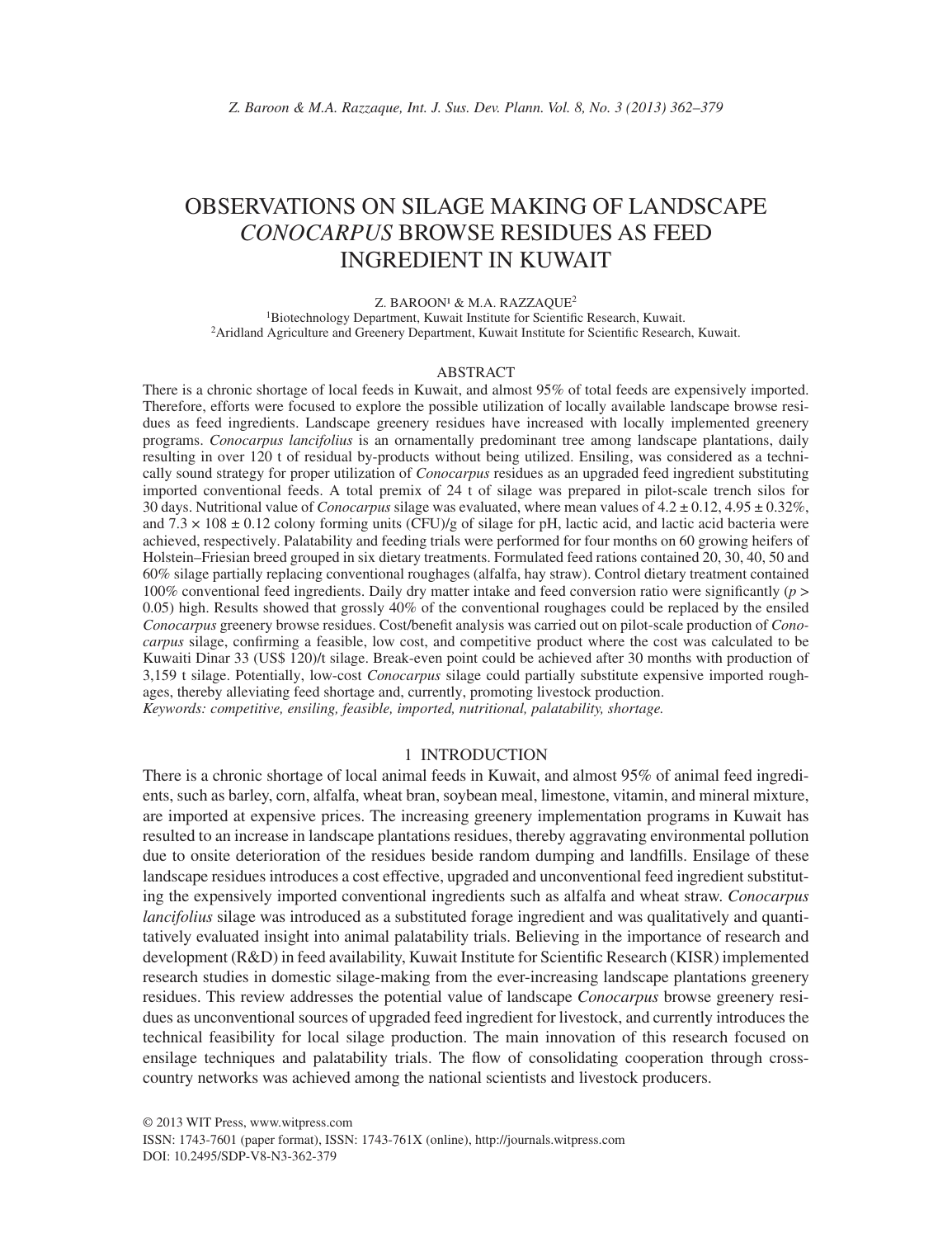## 2 SHORTAGE OF FEEDS IN KUWAIT

Kuwait is a part of the Arabian Peninsula where the forage production, either in rangelands or irrigated pasture, is very limited due to climatic factors and water scarcity [1–4]. Rangelands can hardly provide about 15–20% of the total forages needed for grazing animals, therefore, and due to the chronic shortage of local animal feeds, almost 95% of the total feeds are imported [5] and consequently about 70% of the total costs of the livestock production are attributed to feed [6]. Estimated feed prices showed that the demand for animal feeds, both concentrates and roughages, will increase to about 283,000 metric tons to 1,150,000 metric tons by the year 2015 [7–9]. Thus controlling feed cost is a major way to control the total costs of animal production [10]. Therefore, multidisciplinary efforts were urged to explore the possibility of locally available resources of landscape plantations residual byproducts to be utilized as alternative unconventional feed ingredients.

### 3 LANDSCAPE GREENERY BROWSE AND BYPRODUCTS RESIDUES

Various landscape trees, palms, shrubs, grasses, and lawns are planted through contractual greenery programs and agreements between domestic agricultural companies and the Public Authority for Agriculture and Fishery Resources (PAAFR) in Kuwait. *Conocarpus lancifolius* is the most massively predominant landscape plant species in landscape and highways throughout the country. *C*. *lancifolius*, is one of two *Conocarpus* species in the family *Combretaceae* and might be grazed, preserved, or ensilaged [11]. Because of its high salt tolerance and moderate drought tolerance, *Conocarpus* trees and shrubs are extensively used in landscaping and ornamentally planted as a pioneer abundant tree in reforestation projects and greenery programs in Kuwait and throughout the Arabian Peninsula [12]. The increasing number of greenery implementation programs in the country has resulted in increasing the greenery browse and byproducts residues thereby aggravating environmental pollution due to dumping and landfills beside onsite deterioration of the plantation residues. *Conocarpus* tree is available year round and more than 120 t of landscaping residual byproducts are produced daily in Kuwait. Although a small proportion of the raw greenery browse is fed to the ruminants, most are generally incinerated or dumped [13]. Hence, *Conocarpus* greenery browse residues might be potentially utilized and ensiled as costeffective and alternative forages in livestock feeding systems [14]. *Conocarpus* is reported as nontoxic, palatable, and attractive to feeding animals [15, 16]. Al-Surrayai and Baroon [17] in Kuwait and Wensvoort [18] in United Arab Emirates (UAE) carried out the studies to evaluate the potential suitability of browse and produced green wastes from *C*. *lancifolius* for silage to feed to domestic and exotic animals. *Conocarpus* greenery residues were potentially considered an unconventional feed ingredient for ensiling, as being reported by earlier studies [19–21] conducted in KISR.

#### 4 SILAGE MAKING

Silage technology has opened the possibility for utilizing green residues for feeding livestock [22]. As a technically sound method, ensiling is considered the most proper utilization of greenery byproduct residues and a convenient preserving method with optimal quality and quantity and minimal natural losses [23]. Ashbell *et al*. [24]. and El-Shaer [25] highlighted ensilage as a potential livestock fodder in arid and semi-arid areas. The subject of silage in its scientific facets has been covered in the monographs of Woolford and Pahlow, [26], Kung and Muck, [27], MacDonald *et al*., [28], Woolford, [29], and Whittenbury [30]. Fermentation inoculants with efficient homofermentative lactic acid bacteria that enhance silage preservation and feeding value for livestock were described in many literature publications [31–36].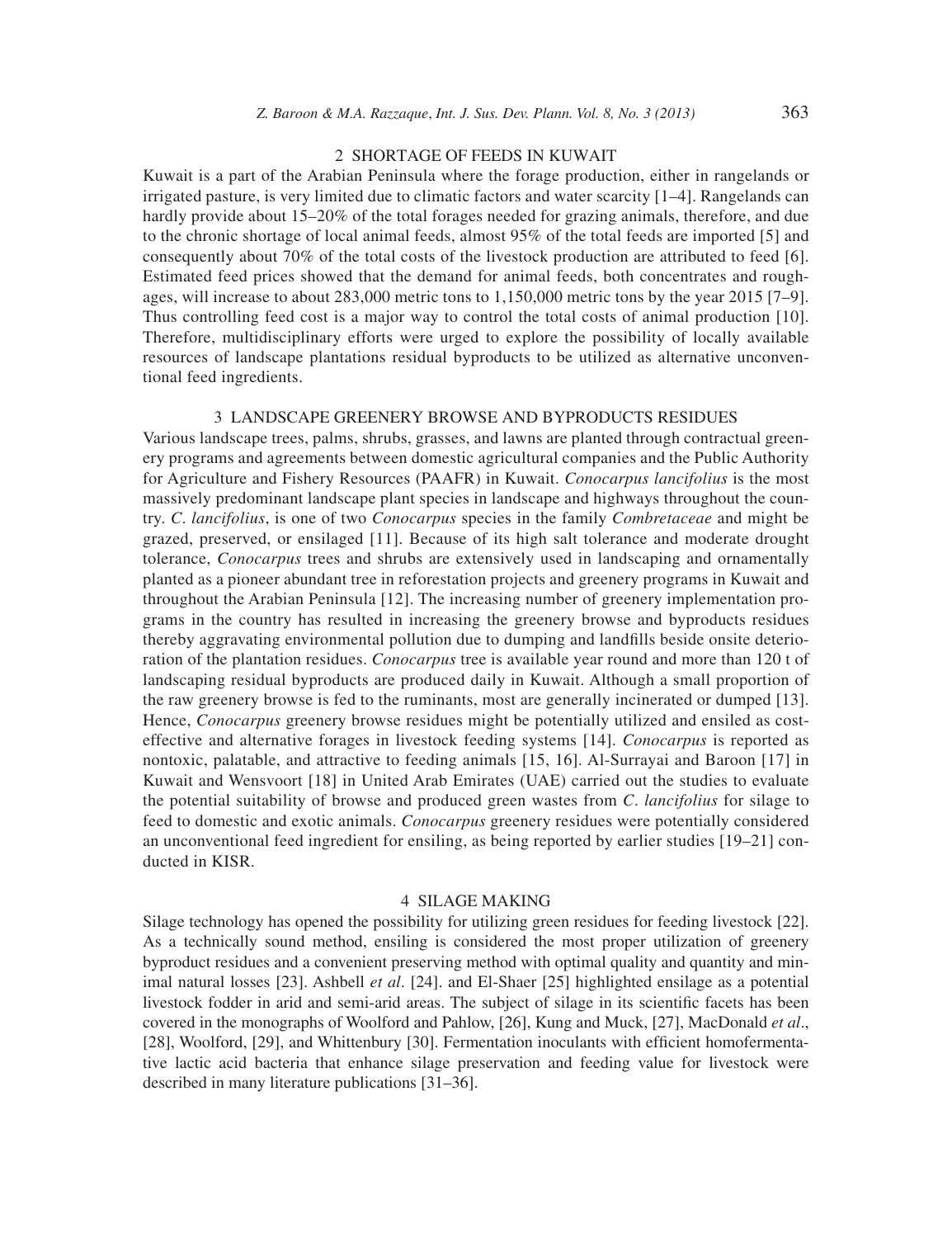# 5 RESEARCH AND DEVELOPMENT SILAGE MAKING STUDIES

As a part of the Strategic Research Program of KISR (2000–2005) and the Agricultural Master Plan 1995–2015, [37], the emphasis was mainly given on animal feeds. Potentially, governmental and private interests had been developed to utilize the upgraded landscape greenery residues as unconventional ingredients substituting conventional forages in animal feed [38]. Earlier studies on nutritional evaluation of protein-enriched fermented fodder and silage prepared from corrugated cardboard and date palm leaves as dietary ingredients for sheep and dairy calves were conducted by Razzaque *et al*., [39], Bahman *et al*., [40], and Armstrong *et al*. [41]. where the obtained results had significantly shown the potential for utilizing ground corrugated cardboard and date palm leaves for livestock feeding.

Recently, the possibility of utilizing landscape greenery residues as untraditional feed ingredients had been investigated. Since the year 2000, KISR conducted joint research and development (R&D) silage making projects to address the potential value of landscape *Conocarpus* greenery browse and byproducts residues as unconventional feed ingredient followed by evaluating the formulated feed ration containing silages for ruminants, and investigating the cost/benefit of future silage production. Experimental laboratory mini- and pilot-scales silage preparations were previously undertaken in studies conducted earlier in 2001, 2003, 2004, and 2006. From the findings of these studies, *Conocarpus* silage that is described in this paper was considered as a good quality silage with applications of microbial inoculants at a rate of  $2.0 \times 10^9$  cfu kg<sup>-1</sup> and molasses at a rate of 6% as silage additives.

Research outcomes were strongly recommended to be implemented in management practices for livestock producers to adopt ensilage technique to be involved in the optimization of animal feeding system in Kuwait. A reviewed evaluation of applied silage-making technology is reported for pilotscale production of *Conocarpus* silage before the commercial-scale production bearing the appropriate costing of a domestically profitable silage making.

#### 5.1 Pilot-scale Conocarpus silage production

Constructed 21 trench silos (dimensions of  $10 \times 6 \times 2.5$  m) were prepared with approximately a maximum filling capacity of  $20-22$  t for each trench with the upper edge of each trench on one side, was designed with a 20°–30o slope. Fresh browse and greenery residues of *Conocarpus* were collected from landscape and highway plantations by the House of Development (HOD) for Agricultural Contacting Company, a private entrepreneur for greenery plant maintenance. From the findings of earlier KISR – conducted studies – *Conocarpus* silage was considered a good quality silage. The silage was prepared where the browse, consisting of residual green leaves and small branches, was shredded into 1–2 cm lengths using a wood chipper (AB Alvan Blanch, UK). A total of six trench silos were filled with an average of 24 t plant material in each trench. A commercial microbial inoculum, 'Silak®', was added as a microbial suspension at an application rate of 5.0 kg t−1 with 2.0 × 109 cfu kg–1. The inoculum included a consortium of *Lactobacillus* species (*L. plantarum*, *L. caesi*, and *L. bulgaricus*) and enzymes (amylase and cellulase). Molasses was added at a rate of 6% during the ensiling process by electric pasteurizing sprayers. Silages were compacted in progressive layers using a wheeled Caterpillar tractor with a frontend loader, to minimize the exposure of silage to air before covering. A total of 24 t of *Conocarpus* silage in 21 trench silos were prepared. Each trench was filled to a height of 50 cm above the surface of the ground and then covered with a plastic sheet. Finally the trench was covered with a layer of 0.5 to 1.0 m of soil to provide continuous pressure and compaction of the ensiled premix. Consecutively, *Conocarpus* silages underwent anaerobic fermentation for a period of 30 days.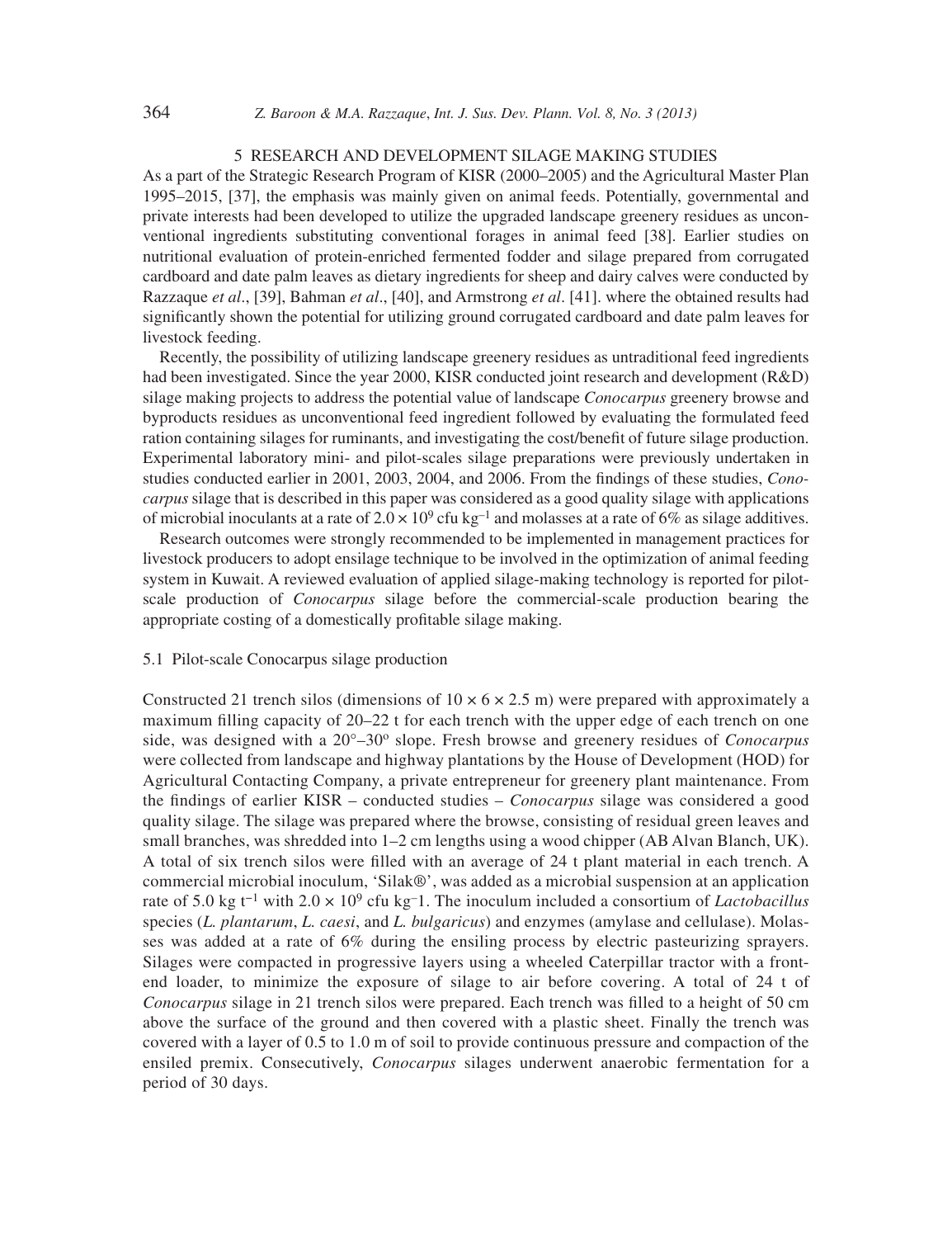#### 5.2 Qualitative and quantitative nutritional evaluation of Conocarpus silage

Visual factors, such as color, odor, and general appearance, provide a good indication of the expected overall nutritive value. Coupled with the chemical analysis, microbiological determination indicates the nutritive quality of the produced silage. Therefore, it is extremely important that representative samples of the silage be obtained for quality determinations by conducting the nutritional evaluation and microbiological examination of the produced silage.

After 30 days of anaerobic fermentation, representative triplicate samples of each trench were taken for qualitative and quantitative nutritional determinations. The pH values of fresh wet silage samples were measured by pH meter. Chemical analyses were carried out according to AOAC method [42]. Samples for chemical analyses were freeze-dried, and then, ground to pass through a 1 to 2 mm sieve. Dry matter (DM) content was determined by the removal of water using toluene distillation with ethanol correction [43]. The crude protein (CP) was calculated as  $N \times 6.25$ . Crude fiber content was determined according to the methods described by Goering and Van Soet [44]. Volatile fatty acids and ethanol were determined by gas chromatography with a 25 m medium bore capillary column and helium (He) as the carrier gas. Water soluble carbohydrates (WSC) were determined by quantitative determination of total available carbohydrates and the absorbance was measured at 625 nm according to the spectrophotometric method of McDonald and Henderson [45]. Contents of organic acids: lactic, acetic, propionic, butyric acids, were determined by highperformance liquid chromatography (HPLC) with ultraviolet (UV)-visible detector [46]. The microbial counts of fresh silage samples were calculated using the plate count method and serial dilutions of  $10<sup>1</sup>$  and  $10<sup>8</sup>$  (10-fold) were prepared for counting viable bacteria, fungal (yeasts and molds) and lactic acid bacteria (LAB) populations. An aliquot of 0.1 mL of each dilution was spread on the surface of the agar plate. The bacterial and fungal counts were enumerated on nutrient agar (NA) and potato dextrose agar (PDA) plates (Difco Laboratories, Michigan, USA), respectively. The LAB were counted on plate count agar (PCA) (Difco Laboratories, Michigan, USA) containing bromoresol purple using anaerobic jars (BBL, GasPak™, USA). Colonies were counted directly on the agar as colony-forming units (cfu)/g of fresh silage. AflaCup<sup>™</sup> 20 (Romer<sup>®</sup> Aabs, Inc., USA) test was used for the qualitative determination of total aflatoxins in silage samples.

## 5.3 Animal feeding studies and palatability

The feeding trial comprised a preliminary adaptation period of 28 days, followed by an experimental 120 days period. The diets were formulated to be isonitrogenous and isocaloric. Feeding dairy heifers balanced diets was considered important, where the balanced diet was fed in the form of total mixture ration (TMR) as mixture of forage and grains, fed once daily. Based on current research for growing heifers feeding, [47], heifers were fed diets containing 14 to 14.5% CP to demonstrate the maximum protein efficiency. Corn and soybean meal were added as standard concentrate sources to provide energy and protein. Vitamins and minerals were included. Wheat straw and alfalfa cubes and pellets were the basal roughages used in this experiment for feeding. The grouped animals were distributed randomly into six formulated dietary treatments T1, T2, T3, T4, T5, and T6, with 10 heifers in each treatment. The formulated diets were composed of mixed concentrates and roughages in the ratio of 40:60 as illustrated in Table 1. The control treatment, designated as T1, was a basal diet that totally contained 40% of the concentrate mixture and 60% of conventional feed roughages (30% alfalfa hay and 30% straw) with no silage included. Dietary treatments T2, T3, T4, T5, and T6 contained 40% equal portions of the concentrates and contained 20, 30, 40, 50 and 60% *Conocarpus* silage, respectively replacing the total conventional roughages. Basic mixed concentrates in the dietary treatments,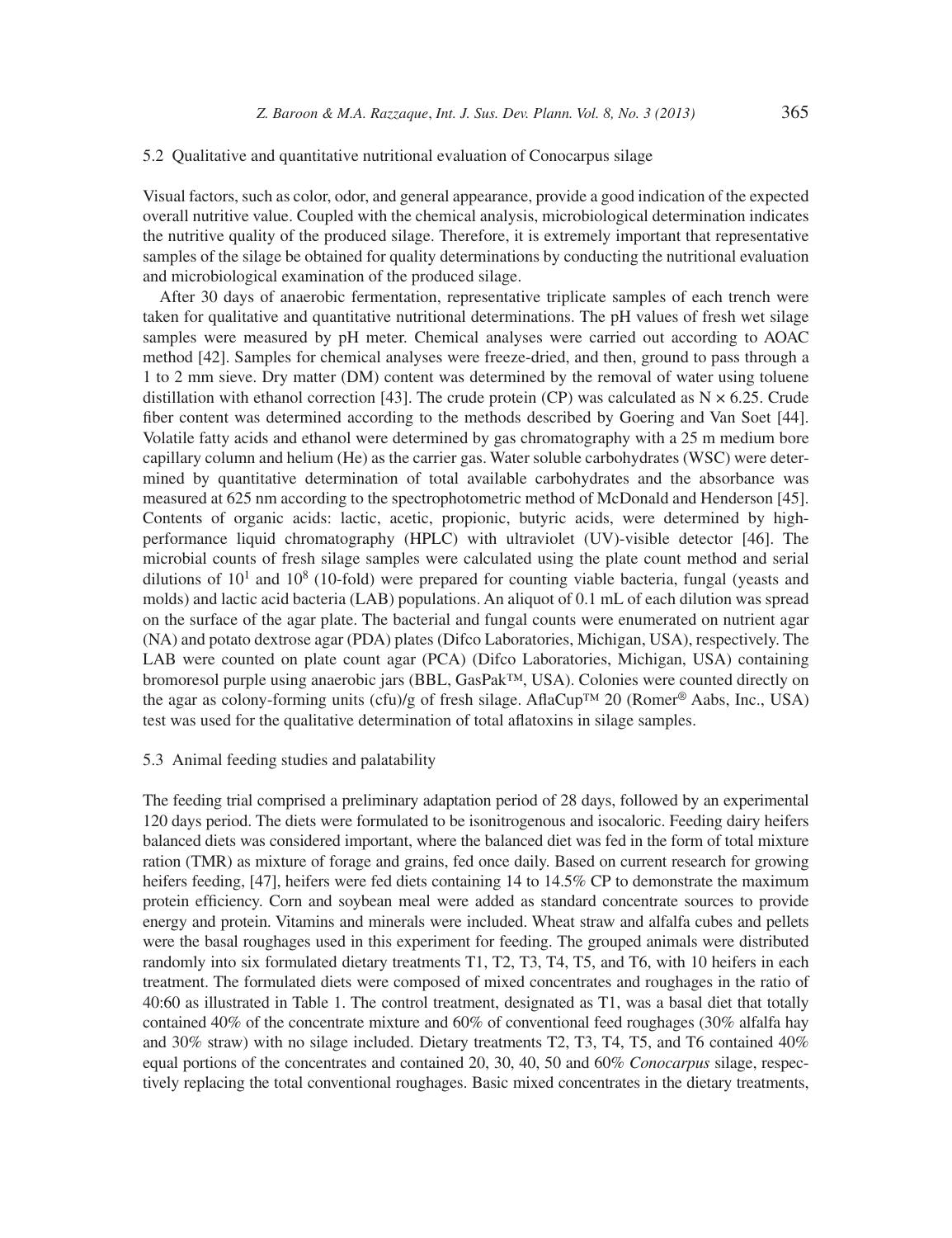| Dietary treatment* | Alfalfa hay | <b>Straw</b> | <i>Conocarpus</i> silage |
|--------------------|-------------|--------------|--------------------------|
| T1                 | 30          | 30           |                          |
| T <sub>2</sub>     | 20          | 20           | 20                       |
| T <sub>3</sub>     | 15          |              | 30                       |
| T4                 | 10          | 10           | 40                       |
| T <sub>5</sub>     | 0.5         | 0.5          | 50                       |
| T <sub>6</sub>     | 0.0         | 0.0          | 60                       |
|                    |             |              |                          |

Table 1: Formulated feeding rations for heifers % on DM basis.

\*Dietary treatment = T1 (control) contained 60% conventional roughage (alfalfa hay and straws). T2, T3, T4, and T5 contained 20, 30, 40, and 50%, respectively of *Conocarpus* silage partially substituted conventional DM of roughages. T6 contained 60% silage with no conventional roughage. Equally, all treatments contained 40% mixed concentrates of basal ingredients, that is, 14.6, 2.8, 10.0, 10.0, 1.0, 1.0, 0.3, and 0.3% of barley, corn, wheat bran, soybean meal, vitamin and mineral supplements, limestone, salt, and sodium bicarbonate, respectively.

including T1, were comprised of barley, corn, wheat bran, soya bean meal, vitamin and mineral supplements, limestone, salt, and sodium bicarbonate at 14.6, 2.8, 10.0, 10.0, 1.0, 1.0, 0.3, and 0.3% on DM basis, respectively. A total of 60 Holstein–Friesian heifers, 10 months old with initial live weights ranging from 262 up to 275 kg, were housed in a shed having pens and each fitted with a manger and water trough, for each group. Prior to the trials, the animals were vaccinated for infectious diseases. Repeated two doses of anthelmantics were administered for internal and external parasite control. Heifers were randomly grouped into six groups, with 10 heifers per treatment. The animals were initially fed with basal diet of concentrate mixture and alfalfa hay *ad libitum* for a week. During the 28 days of habituate period and 120 days of the main trial period, clean and safe drinking water and rock salt lick blocks were provided for animals, *ad libitum*. Then gradually, *Conocarpus* silage was introduced to the animals over a period of three weeks of adjustments to their feed rations and new housing. This period followed *ad libitum* feeding of experimental rations, and daily feed DM intakes consumed by the heifers were determined. Live weight gains of heifers were taken once every month, prior to feeding time. Weighing the animals once every month with a 12-h retrieving food was done before every morning feeding and the results were calculated for each 30-day periods. Average daily gain during each period by the following formula was calculated. Feed conversion ratio (FCR) by the amount of feed consumed per unit of live weight was calculated every 30 days as well as in total of the experimental period was marked by the following equation:  $FCR = DM$  intake (kg)/amount of weight gain (kg). The animals were fed twice a day, half the total amount of feed in the morning and the other half in the evening. The level of diets was determined during the adjustment period with specific emphasis on their nutritional needs, such as DM, protein and energy, according to NRC standards [48]. The leftover feeds, either mixed diets with conventional roughages or silage were collected in the following morning and the residual amounts were recorded. Refusals were quantified daily for adjustment of the next day's feed allocation, to allow *ad libitum* consumption of rations (10% refusals).

## 5.4 Statistical data analysis

Data on variations in nutritional composition of silage samples were evaluated by analysis of variance. The significance of differences among means was tested by the multiple range test according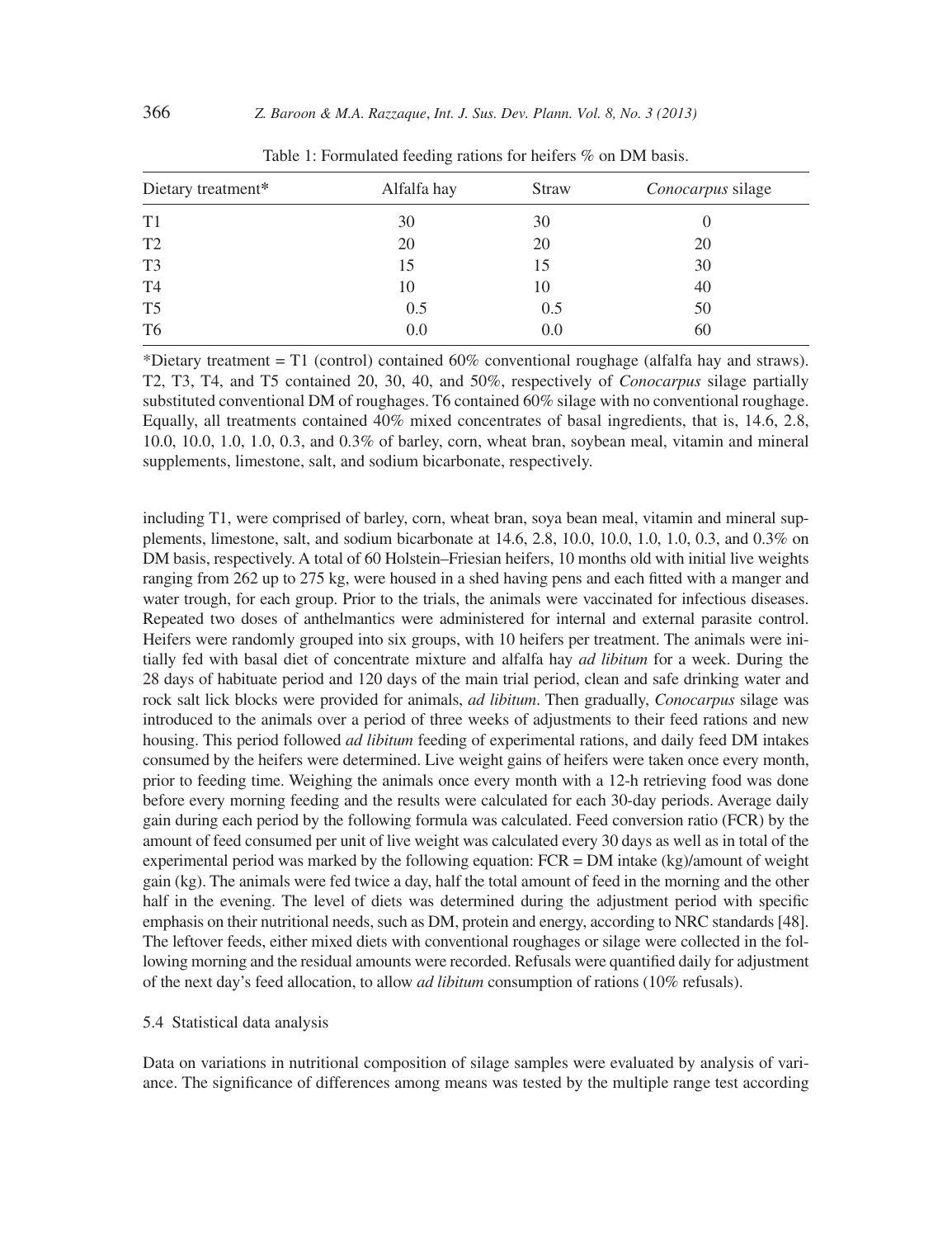to Duncan, [49], and the significance was accepted at the  $p < 0.05$  level. Feed intake and feed conversion efficiencies were subjected to analysis of variance assuming a randomized block design and treating blocking group as a random effect as described by Payne *et al*. [50].

# 5.5 Cost/benefit analysis

The financial analysis of the pilot-scale production of 24 t of *Conocarpus* silage was carried out where total variable and fixed costs were compared with the sales revenue to determine the level of sales volume and the price of the produced silage.

# 6 RESULTS AND DISCUSSION

#### 6.1 Nutritional evaluation of *Conocarpus* silage

On opening the trench silos after 30 days, the physical wet texture and the smell indicated the anaerobic fermentation of the silages. Organoleptic observations is a practically the simplest method to evaluate the quality of the silage. Variations in the odor among the silages were insignificant. Odor is suggested as one of the organoleptic characters that best shows the fermentative quality of silage [51, 52]. The color of the silages ranged from green to greenish brown. It was suggested that the addition of molasses increased the degree of brown color in the silages. Based on the smell and color, the silages were considered to be acceptable. The mean values  $\pm$  SD of the nutritional parameters and microbial counts of the *Conocarpus* silage are shown in Table 1. The six replicates of *Conocarpus* silage prepared in six trenches were similarly prepared. Hence, means of fermentation, nutritional, and microbiological parameters were calculated. Statistically the variations among pH values were not significant with acceptable mean  $pH \pm SD$  of 4.2  $\pm$  0.12 (Table 1). The pH is the most single indicator of the nutritive value of silage. Overall, pH values indicated good quality and wellpreserved silages. The lower the pH the better, since it indicates that a lactic-acid type of fermentation has occurred. Under anaerobic conditions, the low pH of silage inhibits the growth of undesirable microorganisms such as clostridia [53]. High pH values indicate poor forage fermentation, characterized by high levels of butyric acid [54]. In general, silage is considered to be of good quality with pH values below 4.5 [55–57] and moisture content between 75 and 65% [58, 59]. Silage quality is basically measured the DM, CP, crude fiber, and ash contents. Mean CP content was  $11.18 \pm 0.07$  on DM basis, which was considered to be adequately palatable for livestock feeding. In general, silage is considered palatable with a protein content ranging from 7.3 to 9.8% on DM basis [60, 61]. The high ammonia concentration  $(>12$  to 15% of CP) can affect the fermentation and quality of silage and may have an adverse effect on animal performance [62, 63]. Mean crude fats content was  $2.47 \pm$ 0.21 on DM basis, as shown in Table 1, and was within the recommended level for a good quality silage. Jal i *et al.* [64]. reported that fat concentrations in the silage are mainly due to the lipids in the microbial cells as well as those of the ensiled plant materials. Mean crude fiber contents of the silage were 20.85 ± 0.95 on DM basis (Table 1). As reported by Selmer-Olsen *et al*. [65]. the lactic acid of silage partially hydrolyzes the crude fiber and synergistically enhances the enzymatic activity of cellulase through a slow chemical hydrolysis. Crude fibers are divided into acid detergent fibers (ADF) and neutral detergent fiber (NDF) of cellulose, lignin, and hemicellulose. As a rule of thumb, the maximum NDF in the DM of the daily feed ration should be from 1.2 to 1.5% of the animal body weight [66, 67]. Mean ash content of the silage was  $19.53 \pm 0.53$  on DM basis also shown in Table 1. High lactic acid concentrations were detected with a mean value of  $4.95 \pm 0.32\%$  on DM basis (Table 1). Lactic acid is the single most important indicator of a good anaerobic fermentation, and at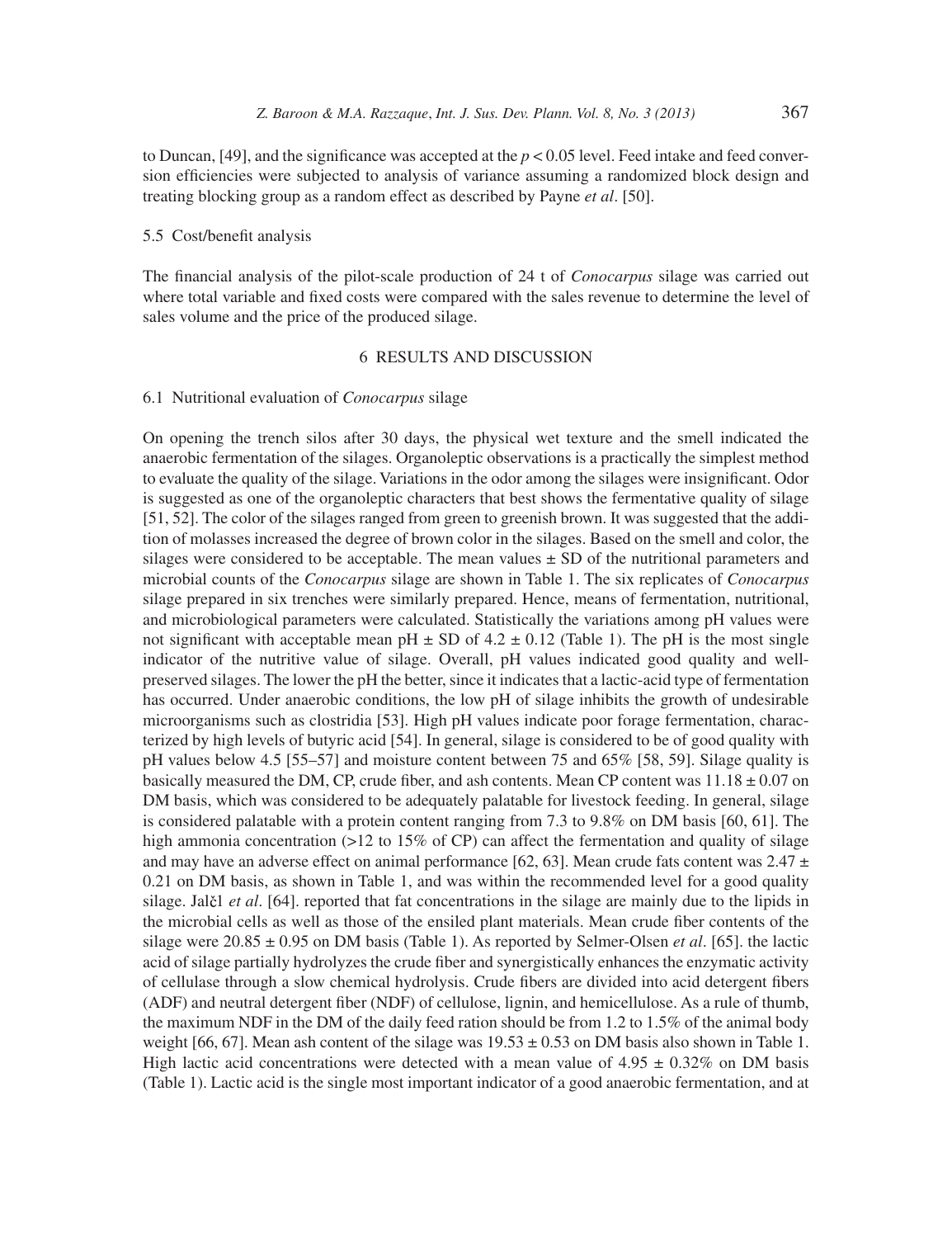least 65–70% of total silage acids in good silage should be lactic acid [68, 69]. High levels of acetic acid ( $> 3\%$ ) suggest inefficient silage fermentation, and very high levels ( $> 5\%$ ) may decrease DM intake in dairy cattle. Acceptable lactic acid to acetic acid ratio was reported  $(3.38 \pm 0.11:1.0)$  as shown in Table 1. Microbial inoculants with LAB generally has a positive effect on silage characteristics in terms of lower pH and shifting fermentation toward high lactic acid concentration and low acetic acid concentrations [70]. The ratio of lactic acid to acetic acid is a good indicator of the efficiency of the silage fermentation [71, 72]. The ratios were according to the recommended values reported by Kaldmae *et al*. [73]., Filya *et al*. [74]. of 3:1; therefore, the silage quality was found to be excellent. Insignificantly, low concentration of propionic acid, not exceeding  $1\%$ , was detected in the six silages while butyric acid was undetectable (not shown in the table). Butyric and propionic acids are uncommon end products of silage fermentation [75, 76]. High butyric acid above 0.5% indicates clostridial fermentation of wet silages, associated with decreased DM intake in dairy cattle and can be related to increased ketosis [77–79]. Mean concentration of WSC contents was 20.86  $\pm$ 0.56% on DM basis (Table 1). As observed, the concentrations of WSC varied insignificantly among the trenches after 30 days of ensilage. LAB utilized fermentable carbohydrates such as fructans, and the hexose sugars, that is, glucose, galactose, mannose, xylose, and arabinose present in the plant material during ensilage [80–82]. Haigh and Parker [83] suggested that the critical WSC concentration for successful preservation is 30 g/kg DM. Molasses addition increases the metabolizable energy content of the silage and improves silage preservation [84, 85].

#### 6.2 Microbial enumerations

Means of microbial enumerations, that is, aerobic bacteria, fungi, and LAB counts, were  $1.8 \times 10^4 \pm$  $0.15, 1.1 \times 10^4 \pm 0.10, 7.3 \times 10^8 \pm 0.12$ , respectively (Table 1). Inoculation of the silages with microbial inoculants was found to increase LAB counts in the silages up to  $10^8$  cfu/g silage and, currently, it was found to increase the accumulated lactic acid in the silage after 30 days of ensiling. Considering the present data, population size of LAB  $(10^8)$  in the silage is an indication of excellent bioconversion of forage. The addition of LAB inoculants at ensiling tends to ensure rapid and vigorous fermentation with rapid accumulation of lactic acid, low pH values in the initial stages of ensiling [86–88]. The effects of inoculation on microbial counts, fermentation products, and aerobic stability were determined by many investigators, Schmidt and Kung [89], Kung *et al*. [90]., Nishino *et al*. [91]., Ranjit and Kung [92] who indicated good preservation of silage with high counts of LAB, low yeasts counts when inoculated with *Lactobacillus* inoculants. No mycotoxins were detected in the trench silages (not shown in the table). Aflatoxins or mycotoxins are complex, carcinogenic compounds produced by fungi, such as *Aspergillus*, *Fusarium* and *Penecillium*, that produce toxins such as vomitoxin, ochratoxin A, patulin, penicillic acid, fumonisin, zearalenone, verrucarin, kojic acid, and T-2 toxin. All these aflatoxins have been associated with acute, chronic, and subchronic diseases of livestock [93–96].

The overall evaluation of the prepared *Conocarpus* silage indicated fast and efficient fermentation, low pH value, acceptable moisture content, acceptable contents of protein, fiber and fats, high lactic acid concentration, higher lactic acid to acetic acid ratio, undetectable concentrations of propionic and butyric acids, and low viable bacterial and fungal counts, and high LAB counts.

#### 6.3 Observations of palatability and performance of heifers

Observations and data were recorded for a period of 4 months. Heifers on all dietary treatments grew satisfactorily with insignificant health problems. The experimental design had some limitations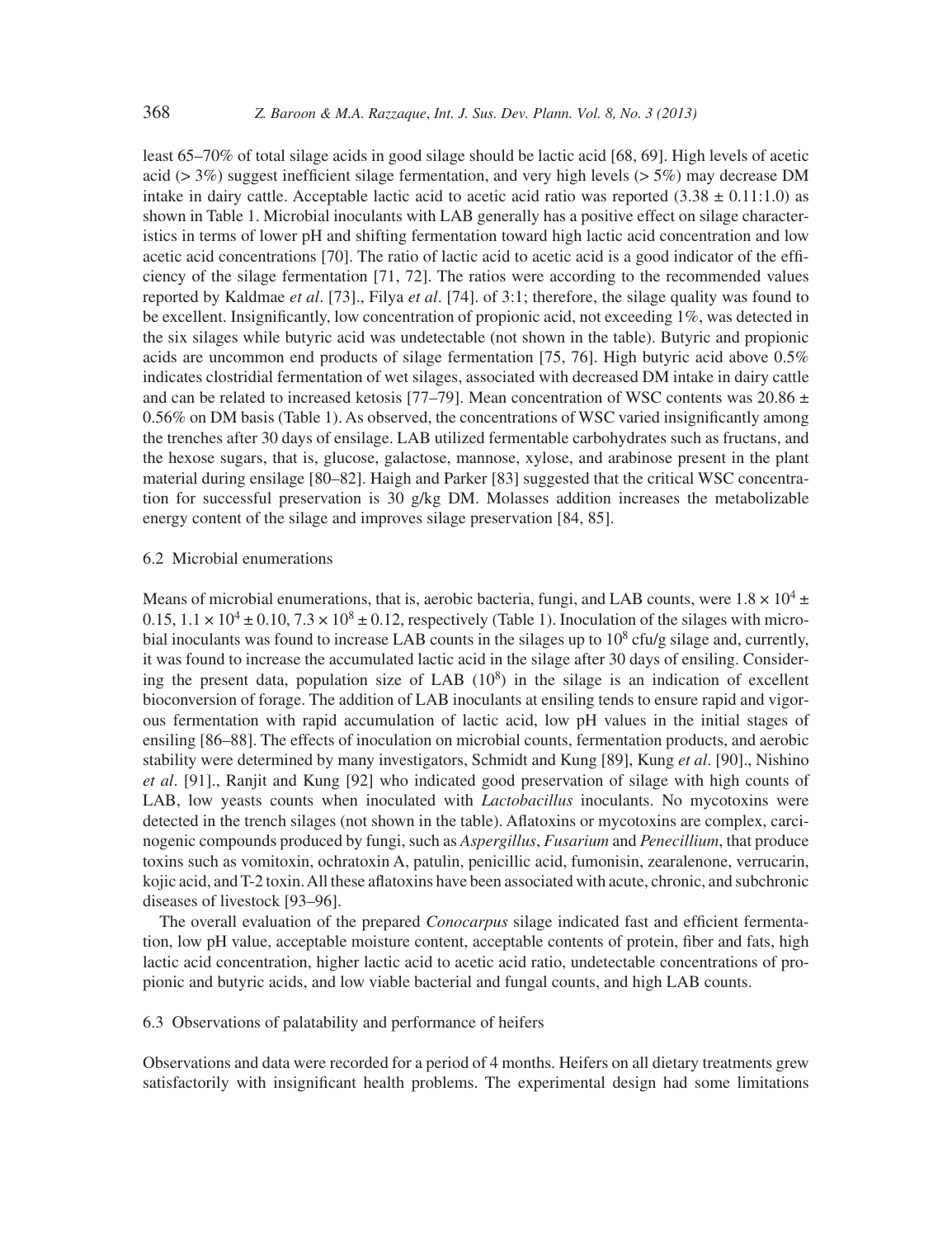| Nutritional parameter             | Mean $\pm$ SD*             |
|-----------------------------------|----------------------------|
| pH value                          | $4.2 \pm 0.12$             |
| DM                                | $35.10 \pm 4.00$           |
| CP                                | $11.18 \pm 0.07$           |
| Crude fats                        | $2.47 \pm 0.21$            |
| Crude fiber                       | $20.85 \pm 0.95$           |
| Organic matter                    | $19.53 \pm 0.53$           |
| Lactic acid                       | $4.95 \pm 0.32$            |
| Acetic acid                       | $1.47 \pm 0.01$            |
| Ratio of lactic acid: acetic acid | $3.38 \pm 0.11:1.0$        |
| Total soluble carbohydrates (WSC) | $20.86 \pm 0.56$           |
| Aerobic bacteria                  | $1.8 \times 10^4 \pm 0.15$ |
| Fungi (yeasts and molds)          | $1.1 \times 10^4 \pm 0.10$ |
| LAB                               | $7.3 \times 10^8 \pm 0.12$ |

Table 2: Mean values of pH, chemical composition percentage on DM basis and microbial enumerations in colony-forming units/gram (cfu/g) of fresh *Conocarpus* silage.

\*Standard deviation.

because each pen of animals was considered as an individual treatment group. Hence, the statistical evaluation of feed consumption was limited due to insufficient replication of pens with uniformly weighed heifers. Nevertheless, comparative animal performance parameters were clearly observed during the trial. After the adjustment period of 28 days, the heifers were accustomed to the formulated silage-containing rations. All grouped heifers of T2 to T6 positively responded to silage palatability compared to the heifers group of control dietary treatment T1. Means of DM intake and live weight gains of heifers during the entire 120 day-trial are shown in Table 3. The DM intake of T2 and T3 were  $11.23 \pm 1.43$  and  $11.4 \pm 2.14$  kg, respectively. Difference in DM intake of T2 and T3 heifers was not significant when compared to that of control treatment T1 heifers (10.00  $\pm$ 0.58 kg) as shown in Table 3. Remarkably, DM intake significantly appeared high compared to the control treatment T1 ( $p \le 0.05$ ) 13.09 ± 2.79, 13.61 ± 2.54, and 13.20 ± 2.17 kg in dietary treatments T4, T5, and T6, that contained 40, 50, and 60% silage, respectively. The grouped heifers of T2 to T6 having silage in their feed rations had slower growth rates in the beginning period, compared to the control group, but then, improved their growth rates quite fast. Daily feed DM intake increased linearly with the advancing age and weights of animal groups during the 4 months study. Higher feed DM intake and increased live weight gains were observed in the animal groups receiving the highest proportions of silage in their diets. Means of average daily DM intake in dietary treatments T1, T2, T3, T4, T5, and T6 were  $10.00 \pm 0.58$ ,  $11.23 \pm 1.43$ ,  $11.4 \pm 2.14$ ,  $13.09 \pm 2.79$ ,  $13.61 \pm 2.54$ , and  $13.20 \pm 2.17$  kg, respectively (Table 3). An overall mean growth rate of the heifers of T2 group was the highest followed by T3, T4, T5, and T6 groups. However, the overall differences in the live weight gains of heifers were not significant ( $p > 0.05$ ) among the six dietary treatments even after the adjustment period. It was quite apparent that high level DM intake by the heifers receiving a high proportion of DM silages was associated with proportionately high daily live weight gain and FCR as shown in Table 3. However, it appeared that the conventional roughage could be substituted at the levels of 30–40% *Conocarpus* DM silage. The results seemed to be similar to those reported by Ly [97] where he studied the effect of inclusion of DM-ensiled cassava leaves in experimental diets for growing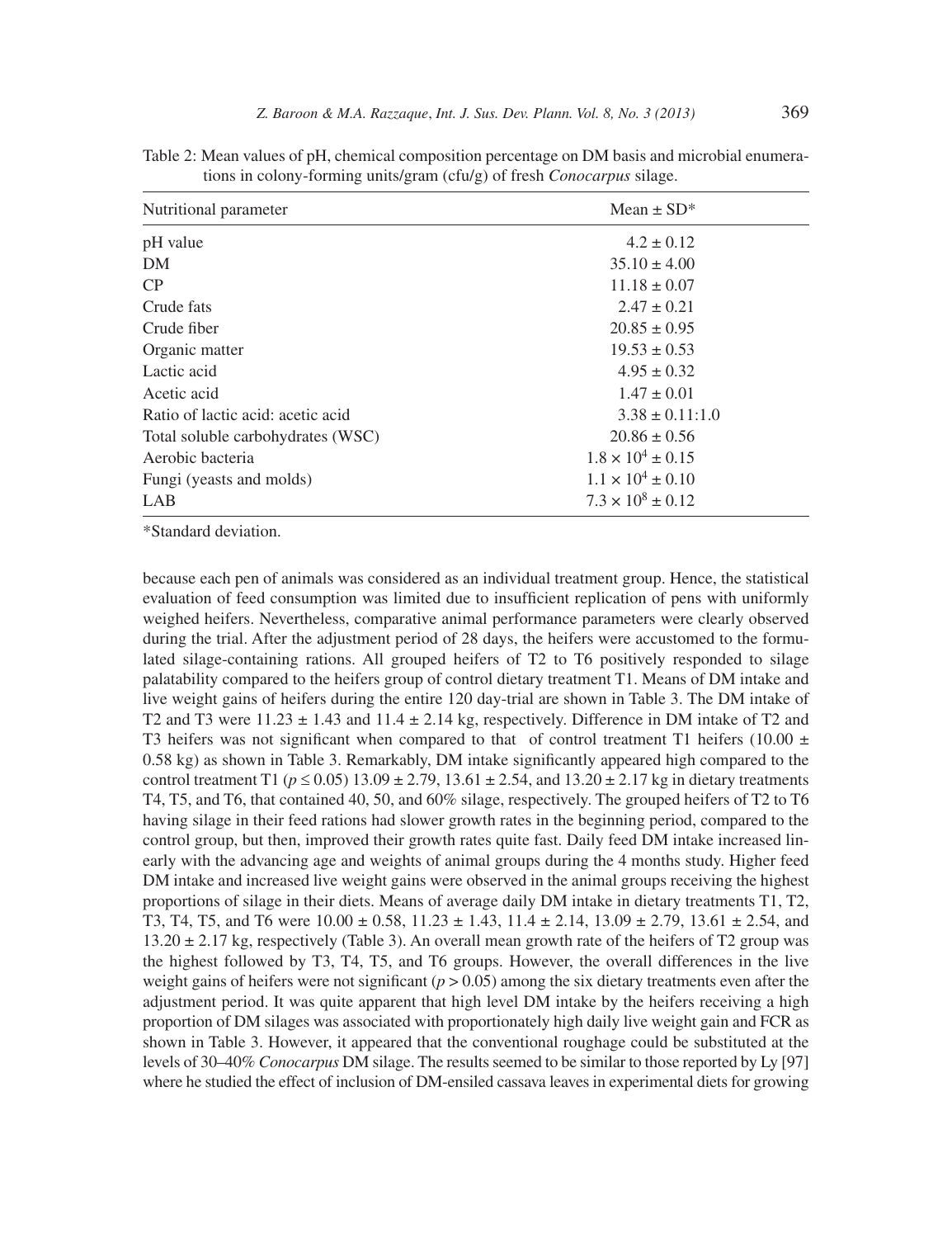| Dietary treatments* | DM intake $\pm$ SD** | Weight gain $\pm$ SD | <b>FCR</b> |
|---------------------|----------------------|----------------------|------------|
| T1                  | $10.00 \pm 0.58$     | $1.07 \pm 0.26$      | 10.0       |
| T <sub>2</sub>      | $11.23 \pm 1.43$     | $1.20 \pm 0.35$      | 9.9        |
| T <sub>3</sub>      | $11.4 \pm 2.14$      | $1.12 \pm 0.31$      | 10.6       |
| T4                  | $13.09 \pm 2.79$     | $1.11 \pm 0.34$      | 12.4       |
| T <sub>5</sub>      | $13.61 \pm 2.54$     | $1.15 \pm 0.45$      | 12.6       |
| T6                  | $13.20 \pm 2.17$     | $0.99 \pm 0.38$      | 15.0       |

| Table 3: Daily DM intake (kg), live weight gain (kg) and FCR kg DM/kg gain of dairy heifers. |  |  |  |
|----------------------------------------------------------------------------------------------|--|--|--|
|----------------------------------------------------------------------------------------------|--|--|--|

\*Refer to Table 1 footnote for description of dietary treatments. \*\*Standard deviation.

pigs that currently improved daily live weight gains and the FCR, without affecting the animals' health or overall performance. Research studies carried out by Huhtanen *et al*. [98, 99]. and experimental investigations conducted by Dhiman and Satter [100] at the US Dairy Forage Research Center, assessed the performance of dairy cows fed with formulated diets with different proportions of alfalfa silage and corn silage mixed with concentrates of high-moisture corn, soybean meal, roasted soybeans, and tallow. They observed a good animal performance for all diets, with a slight advantage for the corn silage diets. Kaiser [101] conducted field trials and reported that high quality silage can be successfully used in finishing diets for cattle to support satisfactory animal performance, producing high quality carcass and meat suitable for the domestic market, and significantly improving net returns per head. Sauer *et al*. [102]. observed that dairy heifers fed on a forage mixture of corn silage and formic acid-treated alfalfa silage ration had greater heart girths and wither heights. Furthermore, Cherney *et al*. [103]. observed no palatability problems though their research studies reported that grass silage can produce as much milk per cow as alfalfa silage when rations are balanced. Rodrigues *et al.* [104], Barrière *et al*. [105]., Pereira *et al.* [106] and Chizzotti *et al*. [107]. all reported satisfactory DM intake with appropriate concentrate levels of diets containing grass hay or silage as roughage.

Levels of NDF  $(\%)$ , ADF  $(\%)$ , digestible dry matter (DDM)  $(\%)$ , digestible energy (DE) (MJ) and metabolizable (ME) (MJ) of the six formulated rations are illustrated Table 4. Significant differences  $(p \le 0.05)$  were observed among the treatments in DM digestibility, which obviously was associated with a lower crude fiber contents in the diets. The relationships between dietary NDF and voluntary DM intakes, DDM and net energy (DE, ME) by dairy heifers were evaluated. Dietary NDF, DM intakes, DE and ME ranged from 19.7 to 42.4%, 10.0 to 13.6 kg/days, 2.3 to 2.7 MJ/kg, and 2.0 to 2.3 MJ/kg, respectively among the six dietary groups (Table 4). These variations were referred as a result of variations in proportions of silage and conventional forage (alfalfa hay and straw) in the formulated diets. In this trial, the results had clearly shown that significantly higher DDM of dietary treatments T4 and T5 was associated with lower concentration of crude fibers (Table 4) and in turn had significantly increased DM intake ( $p \le 0.05$ ). In this feeding trial, DDM feed actually digested by animals was estimated in range of 65.6 to 81.1% among the six dietary groups (Table 4), which was quite high. High quality feeds have a DDM of over 65%, while feeds below 55% DDM are of poor quality and will not maintain live weight [108]. Crude fibers comprise of ADF, such as cellulose and lignin, and NDF such as hemicelluloses. ADF fractions appear to be the determinant factors for feed digestibility and DM intake of ruminants. Our findings are consistent with those of previous palatability and feeding studies of complete rations including crude fibers (NDF, ADF) fed to dairy cattle, sheep, and goats [109, 110]. Total fiber (NDF, ADF) concentrations of diets are effective basis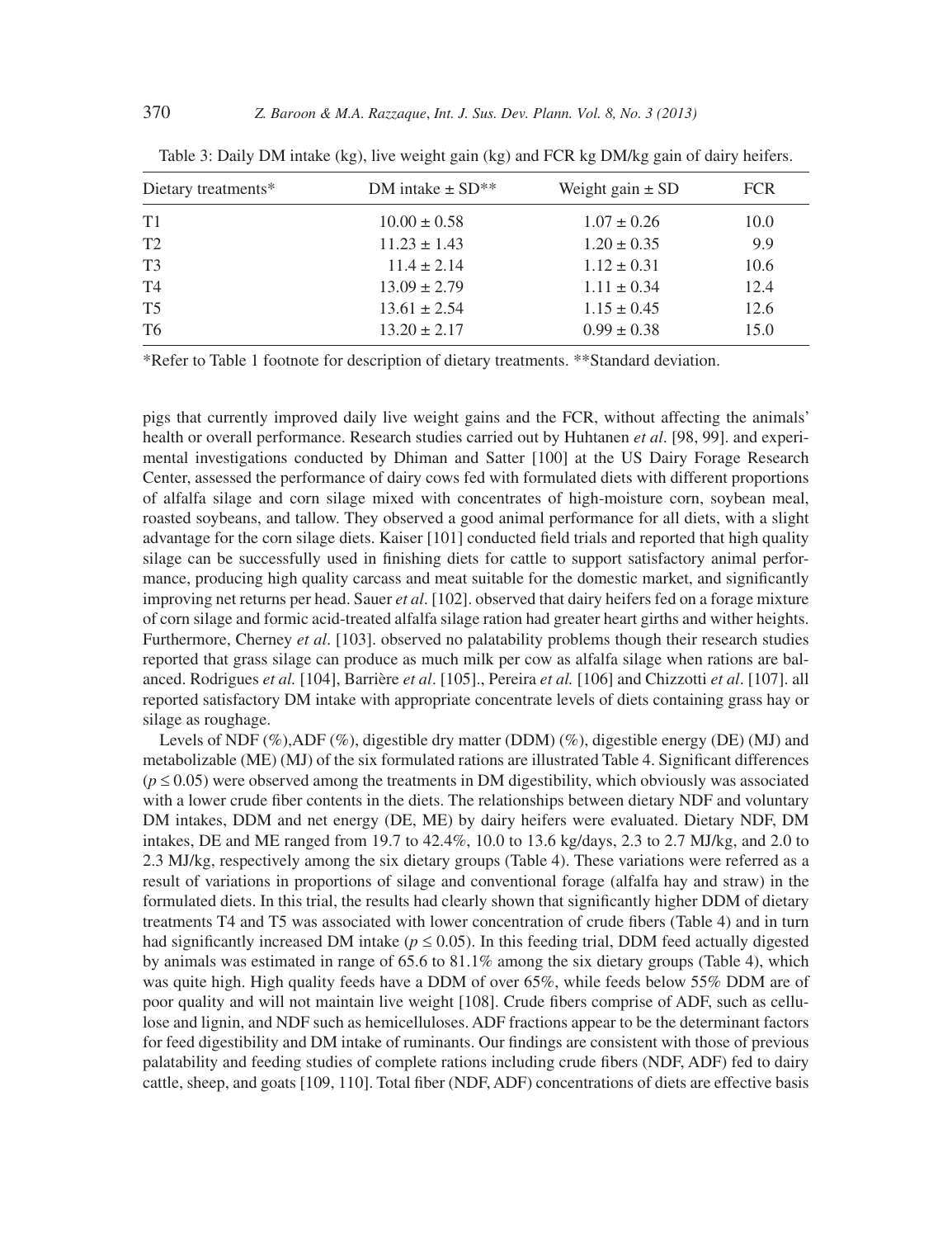| Dietary<br>treatments* | <b>NDF</b> | ADF  | <b>DDM</b> | DE  | ME  | DM intake | Live weight<br>gain |
|------------------------|------------|------|------------|-----|-----|-----------|---------------------|
| T1                     | 42.4       | 30.0 | 65.6       | 2.7 | 2.3 | 10.00     | 1.07                |
| T <sub>2</sub>         | 30.1       | 24.3 | 70.0       | 2.5 | 2.2 | 11.23     | 1.20                |
| T <sub>3</sub>         | 42.2       | 27.4 | 67.6       | 2.5 | 2.1 | 11.4      | 1.12                |
| T4                     | 27.2       | 15.8 | 76.6       | 2.3 | 2.0 | 13.09     | 1.11                |
| T <sub>5</sub>         | 19.7       | 10.0 | 81.1       | 2.4 | 2.1 | 13.61     | 1.15                |
| T <sub>6</sub>         | 42.1       | 21.0 | 72.5       | 2.4 | 2.0 | 13.20     | 0.99                |
|                        |            |      |            |     |     |           |                     |

Table 4: Relationship variations of NDF and ADF (%), DM digestibility (DDM) (%), digestible energy (DE), metabolizable energy (ME) (MJ/kg DM), DM intake and live weight gain (kg/days) for dairy heifers.

\*Refer to Table 1 footnote for description of dietary treatments.Values in the same column are significantly different ( $p \le 0.05$ ).

of exchanging fiber sources in feedlot diets, and small increases in dietary NDF in feedlot diets might increase net energy without major changes in feed efficiency [111].

Potentially, the findings of this experimental feeding trial showed that grossly 40% of the conventional roughage could be replaced by palatable silage made from *Conocarpus* greenery browse residues. There are possibilities of a higher levels of silage addition to the feeding diets of dairy heifers upon further long-term studies.

#### $6.4$  Cost/benefit

The cost/benefit confirmed a feasible, low cost and competitive product where the cost was calculated to be Kuwaiti Dinar (KD) 33/t silage, and the breakeven point will be achieved after 30 months when 3,159 t shall have been produced. Additional analysis was carried out to estimate the price for silage that would generate an acceptable profit in a shorter period of time where this price has been determined to be KD 38.31. Based on this selling price, the prices of mixed and complete feed ingredients: concentrate mixture, alfalfa hay/straw, and silage, were calculated to sell the product as a complete feed and not only silage. Regardless of the mixture, the price would still be competitive compared to imported commercial feeds. It is suggested that effective low-cost feed roughages ingredients will be provided to the hands of farmers and animal breeders in Kuwait. The profi tability and sustainability of dairy productivity and farming depends vitally on efficient environmentally friendly management practices with a minimum monetary cost [112]. Feed management is an important control point for total farm profitability and sustainability where feed costs represent up to  $60\%$ , of total expenses [113–115]. The total costs of raising dairy heifers are contributing to the operating expenses of a dairy farm [116–121].

### 7 CONCLUSIONS

Due to the chronic shortage of local animal feeds, efforts were urged to explore the possibility of *C*. *lancifolius* browse residues that might be utilized and ensiled as an upgraded and cost-effective feed ingredient alternative to forages in livestock feeding systems. An excellent potential was indicated for using greenery browse residues of landscape *Conocarpus* as a partial substitute of the expensive imported alfalfa and straw. Silage making of *Conocarpus* greenery browse residues was promoted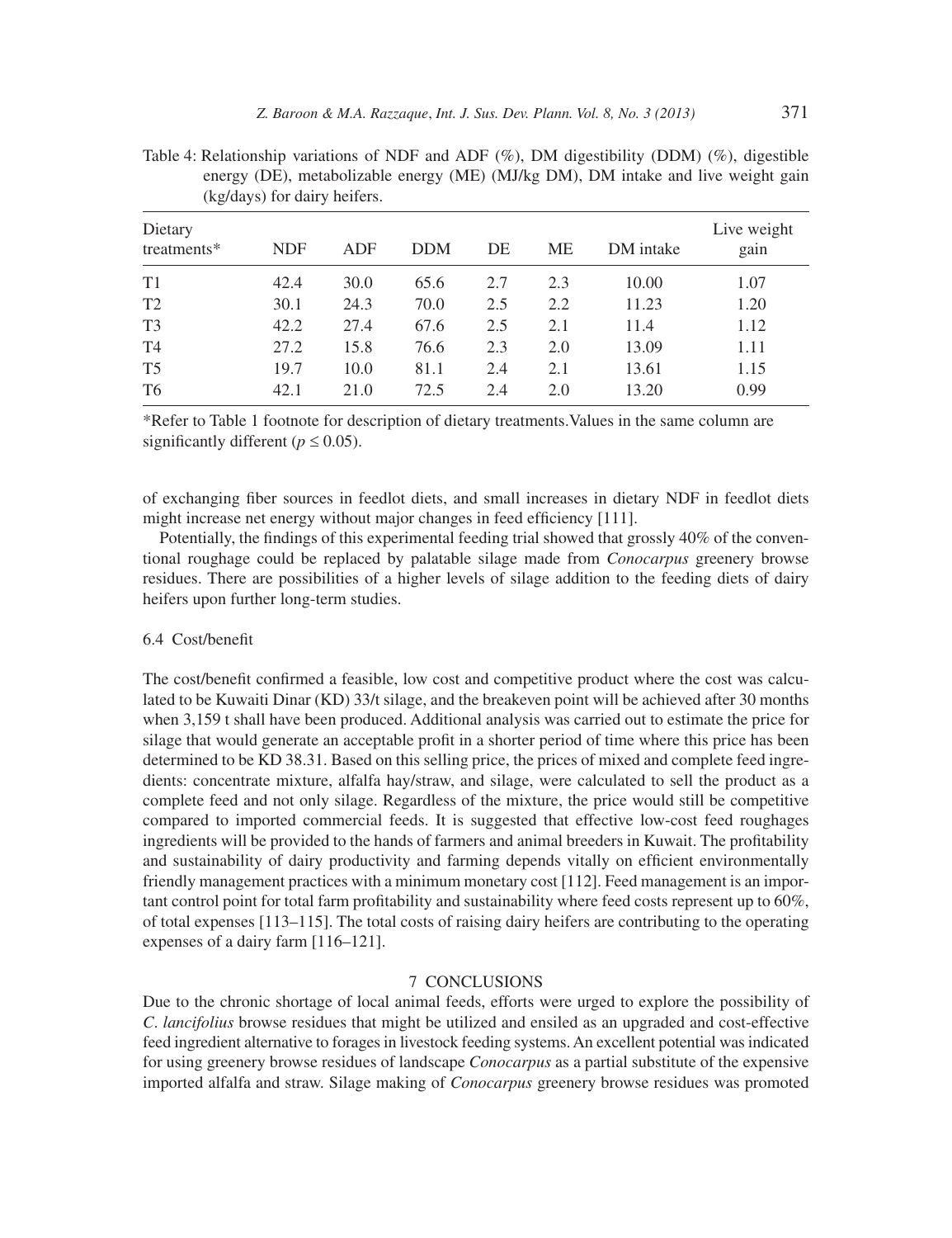as a pioneering approach to alleviate animal feed shortage, as well as to utilize renewable locally available raw resources in Kuwait. Palatability and animal performance trials were performed on dairy heifers where high feed DM intake and live weight gains were observed within the animal groups receiving high proportions of 40, 50, and 60% of silage in their diets. Overall findings showed that grossly 40% of the conventional roughage could be replaced by the ensiled *Conocarpus* greenery browse residues. The preliminary feasible analysis of the pilot-scale production of *Conocarpus* silage proposing a low cost per unit of KD 33/t of product, since the break-even point would be achieved after 30 months. The financial analysis confirmed that the project will be feasible and the product will be competitive. The flow of consolidating cooperation through cross-country contributed networks could be achieved among the scientists and the livestock producers.

## ACKNOWLEDGMENTS

The authors highly appreciate the continuous technical supervision and financial support of Kuwait Institute for Scientific Research (KISR). The Islamic Development Bank (IDB) is highly acknowledged for the financial grant offered to this study. The working team is sincerely grateful to the House of Development for Agricultural Contracting Company (HOD) and Al-Ahmad Company for the in-kind facilities and continuous supervision of the experimental working sites and dairy farms at Al-Sulaibiya and Kabd areas.

#### REFERENCES

- [1] Osman, A.E., Makawi, M. & Ahmed, A., Potential of the indigenous desert grasses of the Arabian Peninsula for forage production in a water-scarce region. *Grass and Forage Science*, **63**, pp. 495–503, 2008. doi: http://dx.doi.org/10.1111/j.1365-2494.2008.00656.x
- [2] Al-Senafy, M. & Abraham, J., Vulnerability of groundwater resources from agricultural activities in southern Kuwait. *Agricultural Water Management*, **64**, pp. 1–15, 2004. doi: http://dx. doi.org/10.1016/S0378-3774(03)00195-1
- [3] Peacock, J.M., Ferguson, M.E., Alhadrami, G.A., Mccann, I.R., Al Hajoja, A., Saleh, A. & Karnik, R., Conservation through utilization: a case study of the indigenous forage grasses of the Arabian Peninsula. *Journal of Arid Environments*, **54**, pp. 15–28, 2003. doi: http://dx.doi. org/10.1006/jare.2001.0895
- [4] Ghazanfar, S.A. & Fisher, M., *Vegetation of the Arabian Peninsula*, Kluwer Academic Publishers: London, UK, 1998. doi: http://dx.doi.org/10.1007/978-94-017-3637-4
- [5] Taha, F.K., Razzaque, M.A., Suleiman, A.R & Nassef, A.A., Rangelands: *A* resource under siege*. Proceedings of the Second International Rangeland Congress*, eds. P.J. Joss, P.W. Lynch, O.B. Williams, 1986.
- [6] Razzaque, M.A. & AL-Nasser, A., *Status of animal production sub-sector and animal origin foods in Kuwait and recommended measures for improvement*. Technical Report. Kuwait Institute for Scientific Research, Report No. KISR 6722, 2003.
- [7] Business Analytic Center (BAC), Animal Feed Market in Kuwait: Business Report 2011, Kuwait, 2011.
- [8] Ministry of Planning, Agriculture and livestock. In: Annual Statistical Abstract, Chapter VII. 39, pp. 127–138 Kuwait, 2002.
- [9] Ministry of Planning, Agriculture and livestock. In: Annual Statistical Abstract. Chapter VII. 40, pp. 143–154 Kuwait, 2004.
- [10] Gabler, M.T., Tozer, P.R. & Heinrichs, A.J., Development of a cost analysis spreadsheet for calculating the costs to raise a replacement dairy heifer. *Journal of Dairy Science*, **83**, pp. 1104–1109, 2000. doi: http://dx.doi.org/10.3168/jds.S0022-0302(00)74975-7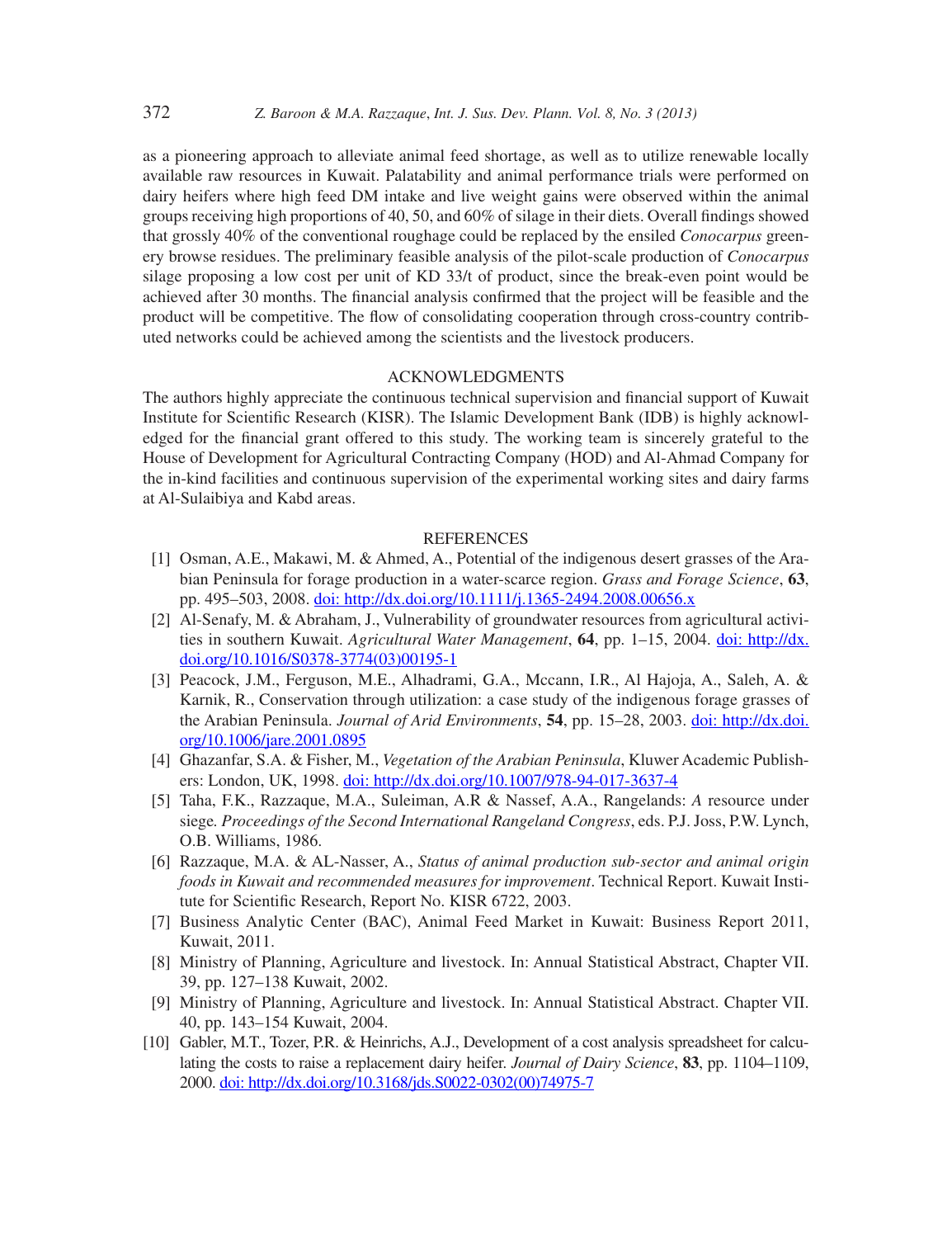- [11] Zaroug, M., Importance of fodder trees and shrubs for the productivity of rangelands and agriculture systems in the near east. FOA Corporate Document Repository, Food and Agriculture Organization, (FAO): Italy, 1985.
- [12] Bhat, N.R., Suleiman, M.K., Al-Menaie, H., Al-Ali, E.H., AL-Mulla, L., Christopher, A., Lekha, V.S., Ali, S.I & George, P., Polyacrylamide polymer and salinity effects on water requirement of *conocarpus lancifolius* and selected properties of sandy loam soil, *European Journal of Scientific Research*, **25(4)**, pp. 549–558, 2009.
- [13] Baroon, Z., Razzaque, M.A. & Al-Anjari, H., *Evaluation of greenery residues for animal feeding: Chemical and microbiological studies on plants and silages*. Kuwait Institute for Scientific Research. Technical Report No. KISR 6163, Kuwait, 2001.
- [14] Razzaque, M.A., Scharp, D., Al-Mutawa, T., Al-Muhanna, M., Abbas, S., Shalabi, A., El-Sawy, E., Al- Awadhi, A., Mulla, F., & El-Sanousi, A., *Field and laboratory investigation of calf mortality in Kuwait and its economic impact on dairy production*. Kuwait Institute for Scientific Research, Report No. KISR6004, Kuwait, 2001.
- [15] Suleiman, M.K., Bhat, N.R., Abdal, M.S. & Bellen, R.R., Testing newly introduced ornamental plants to the arid climate of Kuwait. *Archives of Agronomy and Soil Science*, **51**, pp. 469–479, 2005. doi: http://dx.doi.org/10.1080/03650340500094807
- [16] ICBA, Strategic Plan 2008–2012. International Center for Biosaline Agriculture, UAE, 2009.
- [17] Al-Surrayai, T. & Baroon, Z., *Investigation of the chemical and microbiological quality of fresh plants, silages and calves meat*. Technical report KISR 7764, Kuwait Institute for Scientific Research, Kuwait, 2005.
- [18] Wensvoort, J., Browse silage in the UAE. *Wildlife Middle East News,* **3(1)**. ISSN 1990-8237. UAE, 2008.
- [19] Baroon, Z., Razzaque, M.A., Bedair, M. & Abbas, S., *Greenery residues as livestock feed. Phase II: Pilot-scale production of silage and animal response studies*. Progress report KISR 7892, Kuwait Institute for Scientific Research, Kuwait, 2003.
- [20] Baroon, Z., Razzaque, M.A. & Mufleh, A., *Ensilage of greenery residues as animal feed. Phase I: Pilot-scale production and palatability studies*. Final report KISR 7194, Kuwait Institute for Scientific Research, Kuwait, 2004.
- [21] Baroon, Z., Abbas, S., Razzaque, M.A. & Bedair, M., *Greenery residues as livestock feed. Phase II: Pilot-scale production of silage and animal response studies*. Progress report KISR 8177, Kuwait Institute for Scientific Research, Kuwait, 2006.
- [22] Marley, C.L., Fychan, R., Fraser, M.D., Sanderson, R. & Jones, R., Effects of feeding different ensiled forages on the productivity and nutrient-use efficiency of finishing lambs. *Grass and Forage Science*, **62**, pp. 1–12, 2007. doi: http://dx.doi.org/10.1111/j.1365-2494.2007.00556.x
- [23] Knickey, M., *Possibilities to Improve Silage Conservation, Effects of Crop, Ensiling Technology and Additives, Doctoral thesis*, Swedish University of Agricultural Sciences: Uppsala. ISSN 1652-6880, 2005.
- [24] Asbell, G., Kipnis, T., Titterton, M., Hen, Y., Azrieli A. & Weinberg, Z.G., Examination of a technology for silage making in plastic bags. *Animal Feed Science and Technology*, **91**, pp. 213–222, 2001. doi: http://dx.doi.org/10.1016/S0377-8401(01)00239-5
- [25] El Shaer, H.M., Halophytes and salt-tolerant plants as potential forage for ruminants in the near East region. *Small Ruminant Research*, **91**, pp. 3–12, 2010. doi: http://dx.doi.org/10.1016/ j.smallrumres.2010.01.010
- [26] Woolford, M., & Pahlow, G., The silage fermentation. In: *Microbiology of Fermented Foods*, ed. B.J.B Wood, Blackie Academic and Professional: London pp. 73–102, 1998. doi: http://dx. doi.org/10.1007/978-1-4613-0309-1\_3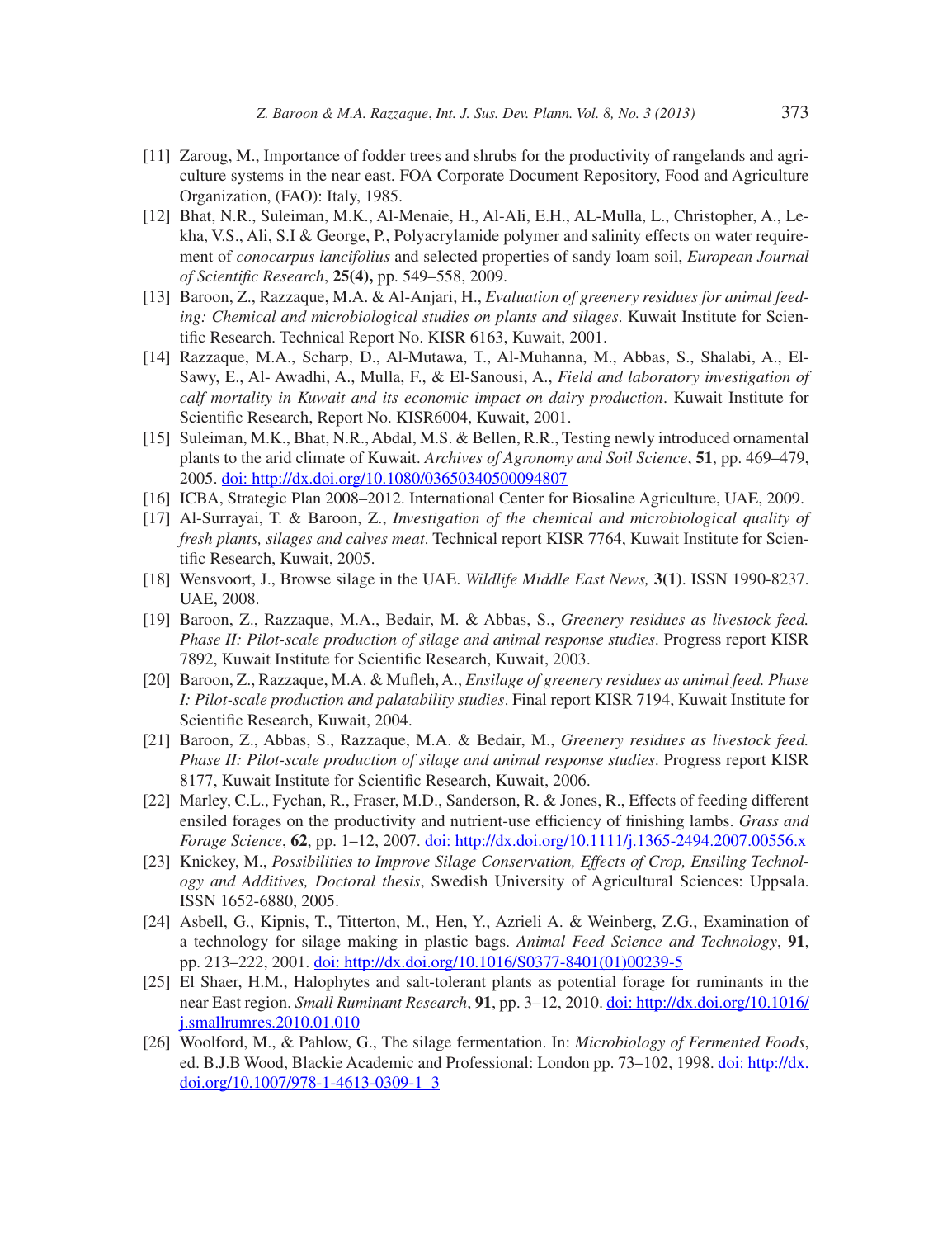- [27] Kung, L. & Muck, R.E., Animal response to silage additives, *Proceedings of Silage: Field Feedbunk, North American Conference, the Silage: Field to Feedbunk North American Conference*, Pennsylvania, USA, pp. 200–210, 1997.
- [28] McDonald, P., Henderson, A.R. & Heron, S.J.E., The Biochemistry of Silage  $2<sup>nd</sup>$  edition. Chalcombe Publications, Marlow: United Kingdom, 340, 1991.
- [29] Woodlford, M.K., The chemistry of silage. In: The Silage Fermentation, ed. M.K. Woodford, Marcel Dekker: New York, pp. 71–132, 1984.
- [30] Whittenbury, R., Microbiology of grass silage. *Process Biochemistry*, pp. 27–31, 1968.
- [31] Nkosi, B.D., Meeske, R., Palic, D. & Langa T., Laboratory evaluation of an inoculant for ensiling whole crop maize in South Africa. *Animal Feed Science and Technology*, **150**, pp. 144–150, 2009. doi: http://dx.doi.org/10.1016/j.anifeedsci.2008.07.008
- [32] Sucu, E. & Filya, I., Effects of homofermentative lactic acid bacterial inoculants on the fermentation and aerobic stability characteristics of low dry matter corn silages. *Turkish Journal of Veterinary and Animal Sciences*, **30**, pp. 83–88, 2006.
- [33] Driehuis, F., Oude Elferink, S.W.J.H. & van Wikselaar, P.G., Fermentation characteristics and aerobic stability of grass silage inoculated with *Lactobacillus buchneri*, with or without homofermentative lactic acid bacteria. *Grass and Forage Science*, **56**, pp. 330–343, 2001. doi: http:// dx.doi.org/10.1046/j.1365-2494.2001.00282.x
- [34] Meeske, R. & Basson, H.M., The effect of a lactic acid bacterial inoculant on maize silage. *Animal Feed Science and Technology*, **70**, pp. 239–247, 1998. doi: http://dx.doi.org/10.1016/ S0377-8401(97)00066-7
- [35] Muck, R.E., Silage inoculation: inoculation of silage and its effects on silage quality. US Dairy Forage Centre, Informational Conference with Dairy and Forage Industries US Dairy Forage Research Center, Madison, WI, USA, pp. 43–51, 1996.
- [36] Wittenberg, K.M., Ingalls, J.R. & Devlin. T.J., The effect of lactobacteria inoculation on corn silage preservation and feeding value for growing beef animals and lamb. *Canadian Journal* of *Animal Science*, **63**, pp. 917–924, 1983. doi: http://dx.doi.org/10.4141/cjas83-106
- [37] Aridland Agriculture Department (AAD), Master plan for development of Kuwait's agricultural sector (1995-2015), Appendix III. Current and projected animal and crop production, Kuwait Institute for Scientific Research, Report No. KISR 4615, Kuwait, 1995.
- [38] Ilian, M.A., Razzaque, M.A. & Salman, A.J., Unconventional feeds for sheep: Effects on performance and meat quality and composition. *Biological Wastes*, **24(2),** pp. 115–125, 1988. doi: http://dx.doi.org/10.1016/0269-7483(88)90054-7
- [39] Razzaque, M.A., Mohammed, S.A., Al-Mutawa, T. & Bedair, M., Growth, reproduction and milk yield of Holstein Friesian heifers born and adapted in Kuwait, *Pakistan Journal of Nutrition,* **8(8**), pp. 1159–1163, 2009.
- [40] Bahman, A.M., Rook, J.A. & Topps, J.H., The performance of dairy cows offered drinking water of low or high salinity in a hot arid climate. *Animal Production*, **57(1)**, pp. 23–28, 1993. doi: http://dx.doi.org/10.1017/S0003356100006565
- [41] Armstrong, D.V., Malik, R., Kraynick, R., Razzque, M.A. & Abdulla, T., *Assessment of Kuwait's dairy sector The dairy cattle industry: A review of the production constraints and proposals for resolving some of them, In: Master Plan for Development of Kuwait's Agricultural Sector (1995-2015)*. Kuwait Institute for Scientific Research, Report No. KISR4615, Kuwait, 1995.
- [42] AOAC, Official Methods of Analysis 15<sup>th</sup> Edition. Association of Official Analytical Chemists: Arlington, Virginia, USA, 2002.
- [43] Dewar, W.A. & McDonald, P., Determination of dry matter in silage by distillation with toluene, *Journal of the Science of Food and Agriculture*, **12(11),** pp. 790–795, 1961. doi: http://dx. doi.org/10.1002/jsfa.2740121112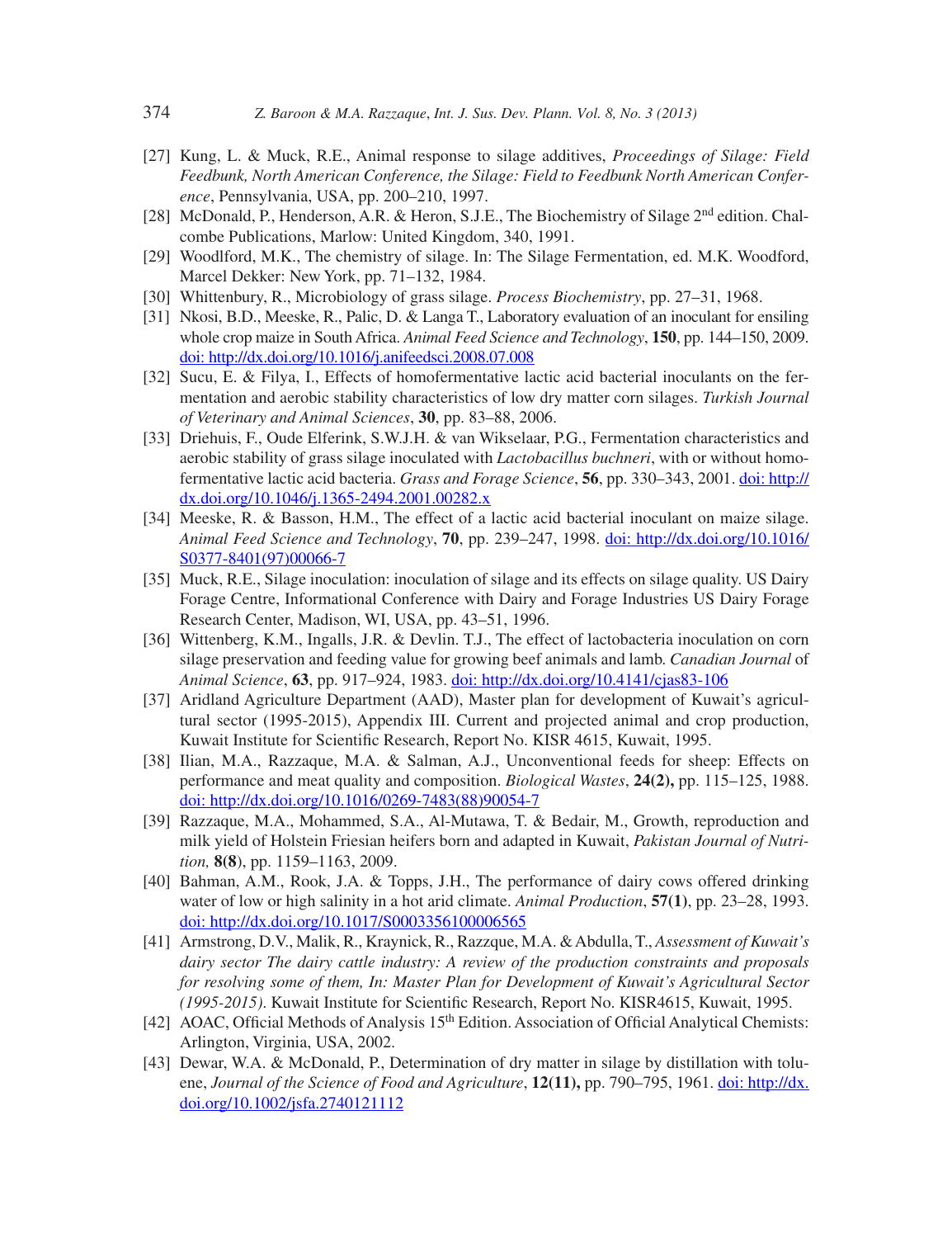- [44] Goering, H.K. & Van Soest, P.J., Forage fiber analysis, In: Agricultural Handbook No. 379, Agricultural Research Service, U.S. Department of Agriculture, pp. 197–218, 1970.
- [45] McDonald, P. & Henderson, A.R., Determination of water-soluble carbohydrates in grass. *Journal of the Science of Food and Agriculture*, **15(6),** pp. 395–398, 1964. doi: http://dx.doi. org/10.1002/jsfa.2740150609
- [46] Ohmomo, S., Tanaka, O. & Kitamoto, H., Analysis of organic acids in silage by highperformance liquid chromatography. *Bulletin of the National Grassland Research Institute*, **48**, pp. 51–56, 1993.
- [47] National Research Council (NRC), Nutrient requirements of dairy cattle, 7th edn., National Academic of Sciences: Washington DC, USA, 2001.
- [48] Zanton, G.I. & Heinrichs. A.J., Analysis of nitrogen utilization and excretion in growing dairy cattle. *Journal of Dairy Science*, **91**, pp. 1519–1533, 2008. doi: http://dx.doi.org/10.3168/jds. 2007-0624
- [49] Duncan, D.B., Multiple range and multiple F test. *Biometrics*, **11**, pp. 1–42, 1955. doi: http:// dx.doi.org/10.2307/3001478
- [50] Payne, R.L., Lavergne, T.K. & Southern, L.L., A comparison of two sources of phytase in liquid and dry forms in broilers. *Poultry Science,* **84**, pp. 265–272, 2005.
- [51] Ruppel, K.A., Pitt, R.E., Chase, L.E. & Galton, D.M., Bunker silo management and its relationship to forage preservation on dairy farms. *Journal of Dairy Science*, **78**, pp. 141–153, 1995. doi: http://dx.doi.org/10.3168/jds.S0022-0302(95)76624-3
- [52] Muck, R.E., Savoie, P. & Holmes, B.J., Factors influencing density in bunker silos. U.S. Dairy Forage Research Center 2002 Research Report, pp. 11–13, 2003.
- [53] Woolford, M. & Pahlow, G., The silage fermentation. In: Microbiology of Fermented Foods, ed B.J.B. Wood, Blackie Academic and Professional: London, pp. 73–102, 1998. doi: http:// dx.doi.org/10.1007/978-1-4613-0309-1\_3
- [54] McDonald, P., Henderson, A.R. & Heron, J.E., *The Biochemistry of Silage*, 2nd Edition, Marlow, United Kingdom: Chalcombe Publications, 340, 1991.
- [55] Toruk, F. & Koc, F., Effect on silage quality and aerobic stability of different compaction levels in sunflower silage. *Bulgarian Journal of Agricultural Science*, **15(3)**, pp. 269–275, 2009.
- [56] Muck, R.E., Factors influencing silage quality and their implications for management. *Journal of Dairy Science*, **7**, pp. 2992–3002, 1998.
- [57] Peterson, K., *Ensiling of forages: Factors affecting silage fermentation and quality*. Swedish University of Agricultural Sciences, Department of Animal Nutrition and Management: Uppala, p. 46, 1988.
- [58] Jaster, E.H. & Moore, K.J., Quality and fermentation of enzyme-treated alfalfa silages at three moisture concentrations. *Animal Feed Science and Technology*, **31**, pp. 261–268, 1990. doi: http://dx.doi.org/10.1016/0377-8401(90)90130-Z
- [59] Garcia, A.D., Olson, W.G., Otterby, D.E., Linn, J.G. & Hansen, W.P., Effects of temperature, moisture, and aeration on fermentation of alfalfa silage. *Journal of Dairy Science*, **72**, pp. 93–103, 1989. doi: http://dx.doi.org/10.3168/jds.S0022-0302(89)79084-6
- [60] Fouda, S.M.I., *Nutritional evaluation of silage of some agricultural by-products.* Thesis, Faculty of Agriculture, Al-Azhar University, 2005.
- [61] Shehata, S.M., El Shimi, S.A., Elkattan, M.H., Ali, B.E., El-Housseini, M., Integrated waste management for rural development in Egypt. *Journal of Environmental Science and Health*, **39**, pp. 341–349, 2004. doi: http://dx.doi.org/10.1081/ESE-120027526
- [62] Huhtanen, P., Rinne, M. & Nousiainen, J., Evaluation of the factors affecting silage intake of dairy cows: a revision of the relative silage dry-matter intake index. *Animal*, **1**, pp.758–770, 2007. doi: http://dx.doi.org/10.1017/S175173110773673X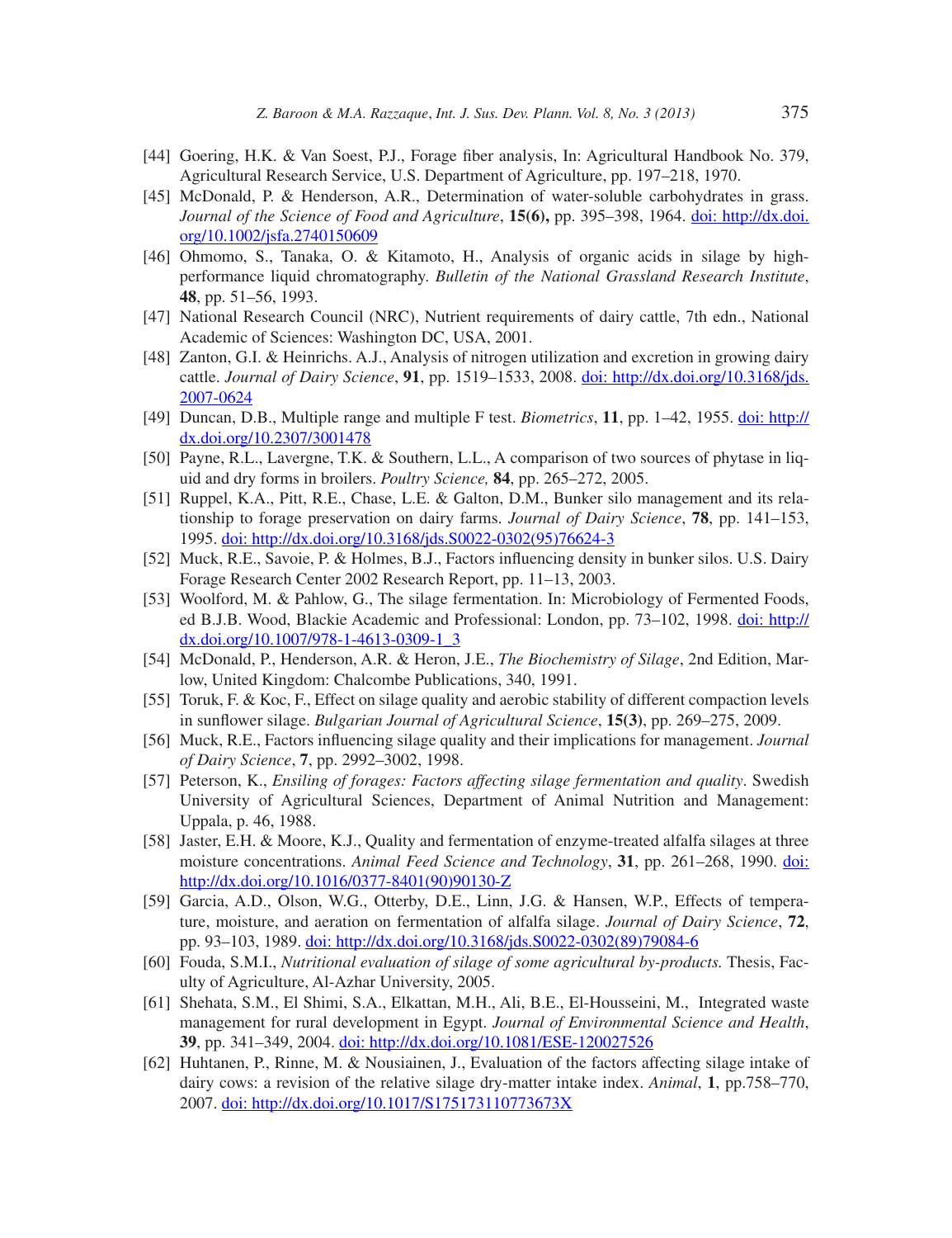- [63] Kung, L., Jr., & Shaver, R.D., Interpretation and use of silage fermentation analysis reports. *Focus on Forage*, **3**, pp. 1–5, 2001.
- [64] Jalc1, D., Laukova, A., Simonova, M., Varadyova, Z. & Homolka, P., The use of bacterial inoculants for grass silage: their effects on nutrient composition and fermentation parameters in grass silages. *Czech Journal of Animal Science*, **54**, pp. 84–91, 2009.
- [65] Selmer-Olsen, I., Henderson, A.R., Robertson, A.R. & McGinn, A., Cell wall degrading enzymes for grass silage. 1. The fermentation of enzyme treated silage in laboratory silos. *Grass and F orage Science*, **48**, pp. 45–54, 1993. doi: http://dx.doi.org/10.1111/j.1365-2494.1993.tb01835.x
- [66] Mertens, D.R., Impact of NDF content and digestibility on dairy cow performance. *Proceedings of 27th Annual Western Canadian Dairy Seminar*. Red Deer: Alberta, Canada, 2009.
- [67] Mertens, D.R., Regulation of forage intake. In: Forage Quality, Evaluation, and Utilization, ed. G.C. Fahey Jr. American Society of Agronomy: Madison, Wisconsin, USA, pp. 450–493, 1994.
- [68] Zimmerman, C., *Silage Fermentation Analysis*, Blue Seal Feeds Inc., 2002.
- [69] Kung, L., Jr., Robinson, J.R., Ranjit, N.K., Chen, J.H. & Golt, C.M., Microbial populations, fermentation end products, and aerobic stability of corn silage treated with ammonia or a propionic acid-based preservative. *Journal of Dairy Science*, **83**, pp. 1479–1486, 2000. doi: http:// dx.doi.org/10.3168/jds.S0022-0302(00)75020-X
- [70] Filya, I. & Sucu, E., The effects of lactic acid bacteria on the fermentation, aerobic stability and nutritive value of maize silage. *Grass and Forage Science*, **65(4),** pp. 446–455, 2010. doi: http://dx.doi.org/10.1111/j.1365-2494.2010.00763.x
- [71] Piltz, J.W. & Kaiser, A.G., Principles of silage preservation. In: Top Fodder Successful Silage, eds. A.G Kaiser., J.W Piltz., H.M Burns. & N.W Griffiths, Dairy Australia and New South Wales Department of Primary Industries: Orange, NSW, Australia, pp 25–56, 2004.
- [72] Kung, L., Jr. & M. R. Stokes, M.R., Analyzing silages for fermentation end products. Available at http://ag.udel.edu/departments/anfs/faculty/kung/articles/analyzing\_silages\_for\_fermentati. htm., 2001.
- [73] Kaldmae, H., Kart, O., Olt, A., Selge, A. & Keres, I., Inoculant effects on red clover silage: fermentation products and nutritive value. *Agronomy Research*, **7(2)**, pp. 793–800, 2009.
- [74] Filya, I., Muck, R.E. & Contreras-Govea, F.E., Inoculant effects on alfalfa silage: fermentation products and nutritive value. *Journal of Dairy Science*, **90**, pp. 5108–5114, 2007. doi: http:// dx.doi.org/10.3168/jds.2006-877
- [75] Ward, R.T., Fermentation analysis: use and interpretation. *Proceedings of Tri-State Dairy Nutrition Conference*, Fort: Indiana, USA, pp. 117–136, 2000.
- [76] Rees, T.J., Review of the Literature-the Development of a Novel Antifungal Silage Inoculant, Doctoral Research Thesis, 1997.
- [77] Huhtanen, P., Rinne, M. & Nousiainen, J., Evaluation of the factors affecting silage intake of dairy cows: a revision of the relative silage dry-matter intake index. *Animal*, **1**, pp. 758–770, 2007. doi: http://dx.doi.org/10.1017/S175173110773673X
- [78] Oetzel, G.R., Herd-Level Ketosis-Diagnosis and Risk Factors, Preconference Seminar 7C: Dairy Herd Problem Investigation Strategies: Transition Cow Troubleshooting, American Association of Bovine Practitions 40<sup>th</sup> Annual Conference, Vancouver, BC, Canada, 2007.
- [79] Tveit, B., Lingaas, F., Svendsen, M. & Sjaastad, Ø.V., Etiology of acetonemia in norwegian cattle. 1. effect of ketogenic silage, season, energy level, and genetic factors. *Journal of Dairy Science*, **75**, pp. 2421–2432, 1992. doi: http://dx.doi.org/10.3168/jds.S0022-0302(92)78003-5
- [80] Lima, R., Lourenço, M., Díaz, R.F., Castro, A. & Fievez, V., Effect of combined ensiling of sorghum and soybean with or without molasses and lactobacilli on silage quality and *in vitro* rumen fermentation. *Animal Feed Science and Technology*, **155**, pp. 122–131, 2010. doi: http:// dx.doi.org/10.1016/j.anifeedsci.2009.10.008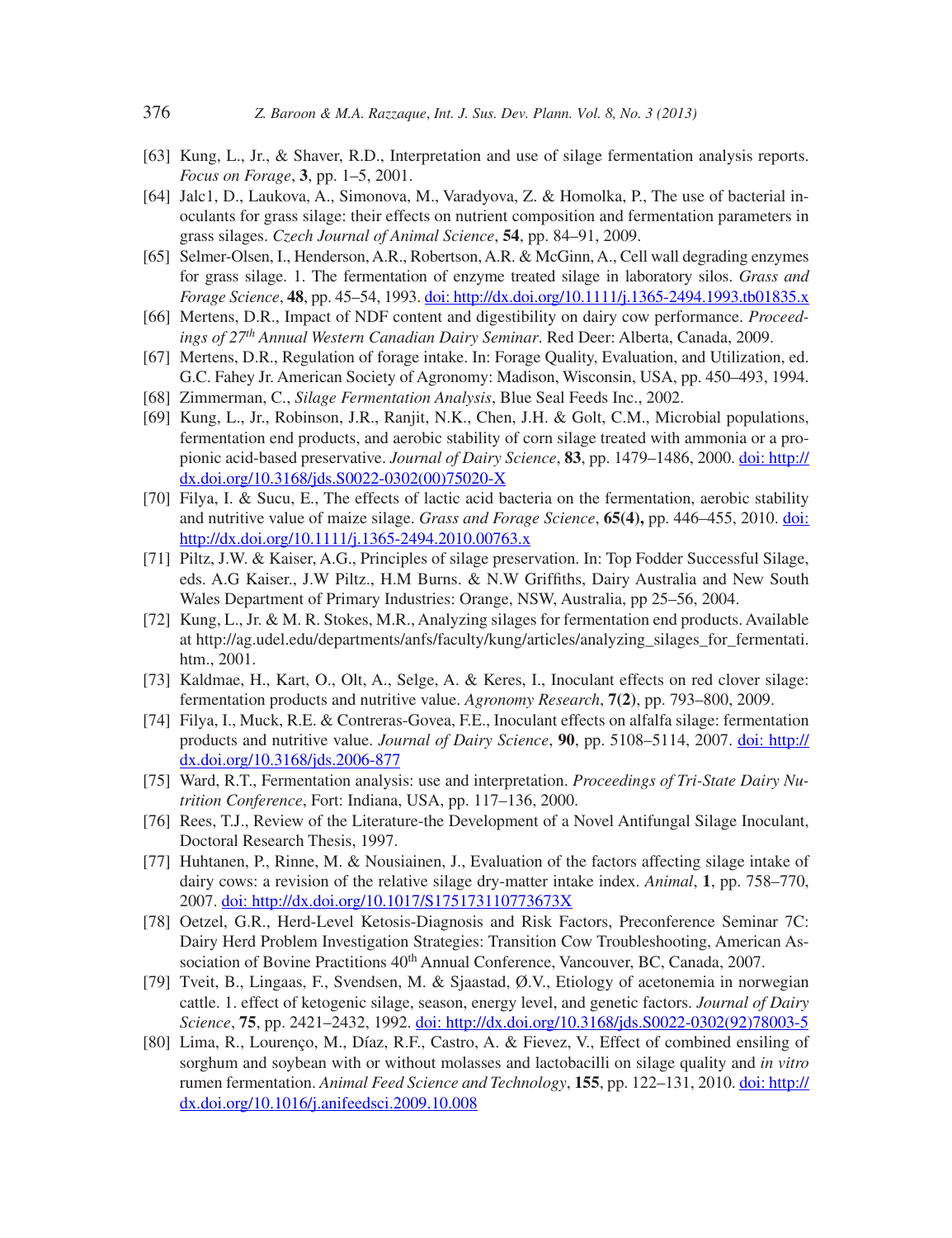- [81] Iqbal, S., Bhati, S.A., Mahr-un-Nisa & Sarwar, M., Influence of varying levels of organic green culture and enzose on silage characteristics of mott grass and its digestion kinetics in *Nili-Ravi* buffalo bulls. *International Journal of Agriculture and Biology*, **6**, pp. 1011–1014, 2005.
- [82] Ben-Ghedalia, D., Kabala, A., Miron, J. & Yosef, E., Silage fermentation and in vitro degradation of monosaccharide constituents of wheat harvested at two stages of maturity. *Journal of Agricultural and Food Chemistry*, **43**, pp. 2428–2431, 1995. doi: http://dx.doi.org/10.1021/ jf00057a021
- [83] Haigh, P.M. & Parker, J.W.G., Effect of silage additives and wilting on silage fermentation, digestibility and intake, and on live weight change of young cattle. *Grass and Forage Science*, **40**, pp. 429–436, 1985. doi: http://dx.doi.org/10.1111/j.1365-2494.1985.tb01774.x
- [84] Nkosi, B.D., Meeske, R., Palic, D. & Langa T., Laboratory evaluation of an inoculant for ensiling whole crop maize in South Africa. *Animal Feed Science and Technology*, **150**, pp. 144–150, 2009. doi: http://dx.doi.org/10.1016/j.anifeedsci.2008.07.008
- [85] Piltz, J.W. & Kaiser, A.G., The use of molasses to improve the fermentation of low dry matter kikuyu grass silages. In: "Silage Making in the Tropics with Particular Emphasis on Smallholders", ed L Mannetje, FAO Plant Production and Protection Paper 161, pp. 165–166, 2000.
- [86] Weinberg, Z.G., Khanal, P., Yildiz, C., Chen, Y. & Arieli. A., Effects of stage of maturity at harvest, wilting and LAB inoculant on aerobic stability of wheat silages. *Animal Feed Science and Technology*, **158**, pp. 29–35, 2010. doi: http://dx.doi.org/10.1016/j.anifeedsci.2010.03.006
- [87] Kung, L., Jr. & Ranjit, N.K., The effect of *Lactobacillus buchneri* and other additives on the fermentation and aerobic stability of barley silage. *Journal of Dairy Science*, **84**, pp. 1149–1155, 2001. doi: http://dx.doi.org/10.3168/jds.S0022-0302(01)74575-4
- [88] Pancholy, R. & Mall, P.C., Requirement of bacterial inoculant and urea addition for ensiling of desert grass. *Lasiurus scindicus*. *Journal of Arid Environments*, **27**, pp. 387–391, 1994. doi: http://dx.doi.org/10.1006/jare.1994.1073
- [89] Schmidt, R.J. & Kung, L., The effects of *Lactobacillus buchneri* with or without a homolactic bacterium on the fermentation and aerobic stability of corn silages made at different locations. *Journal of Dairy Science*, **93**, pp. 1616–1624, 2010. doi: http://dx.doi.org/10.3168/jds.2009- 2555
- [90] Kung, L., Schmidt, R.J., Ebling, T.E. & Hu, W., The effect of *Lactobacillus buchneri* 40788 on the fermentation and aerobic stability of ground and whole high-moisture corn. *Journal of Dairy Science*, **90(5)**, pp. 2309–2314, 2007. doi: http://dx.doi.org/10.3168/jds.2006-713
- [91] Nishino, N., Wada, H., Yoshida, M. & Shiota. H., Microbial counts, fermentation products, and aerobic stability of whole crop corn and a total mixed ration ensiled with and without inoculation of *Lactobacillus casei* or *Lactobacillus buchneri*. *Journal of Dairy Science*, **9**, pp. 2563–2570, 2004. doi: http://dx.doi.org/10.3168/jds.S0022-0302(04)73381-0
- [92] Ranjit, N.K. & Kung, L., The effect of *Lactobacillus buchneri*, *Lactobacillus plantarum*, or a chemical preservative on the fermentation and aerobic stability of corn silage. *Journal of Dairy Science*, **83(3)**, pp. 526–268, 2000. doi: http://dx.doi.org/10.3168/jds.S0022-0302(00)74912-5
- [93] Widstrom, N.W., The afl atoxin problem with corn grain. *Advances in Agronomy,* **56**, pp. 219–280, 1996. doi: http://dx.doi.org/10.1016/S0065-2113(08)60183-2
- [94] Ingalls, J.R., Influence of deoxynivalenol on feed consumption by dairy cows. *Animal Feed Science and Technology*, **60**, pp. 297–300, 1996. doi: http://dx.doi.org/10.1016/0377-8401(96) 00984-4
- [95] Charmley, E., Trenholm, H.L., Thompson, B.K., Vudathala, D., Nicholson J.W.G. & Charmley, L.L., Influence of level of deoxynivalenol in the diet of dairy cows on feed intake, milk production and its composition. *Journal of Dairy Science*, **76**, pp. 3580–3587, 1993. doi: http://dx.doi. org/10.3168/jds.S0022-0302(93)77697-3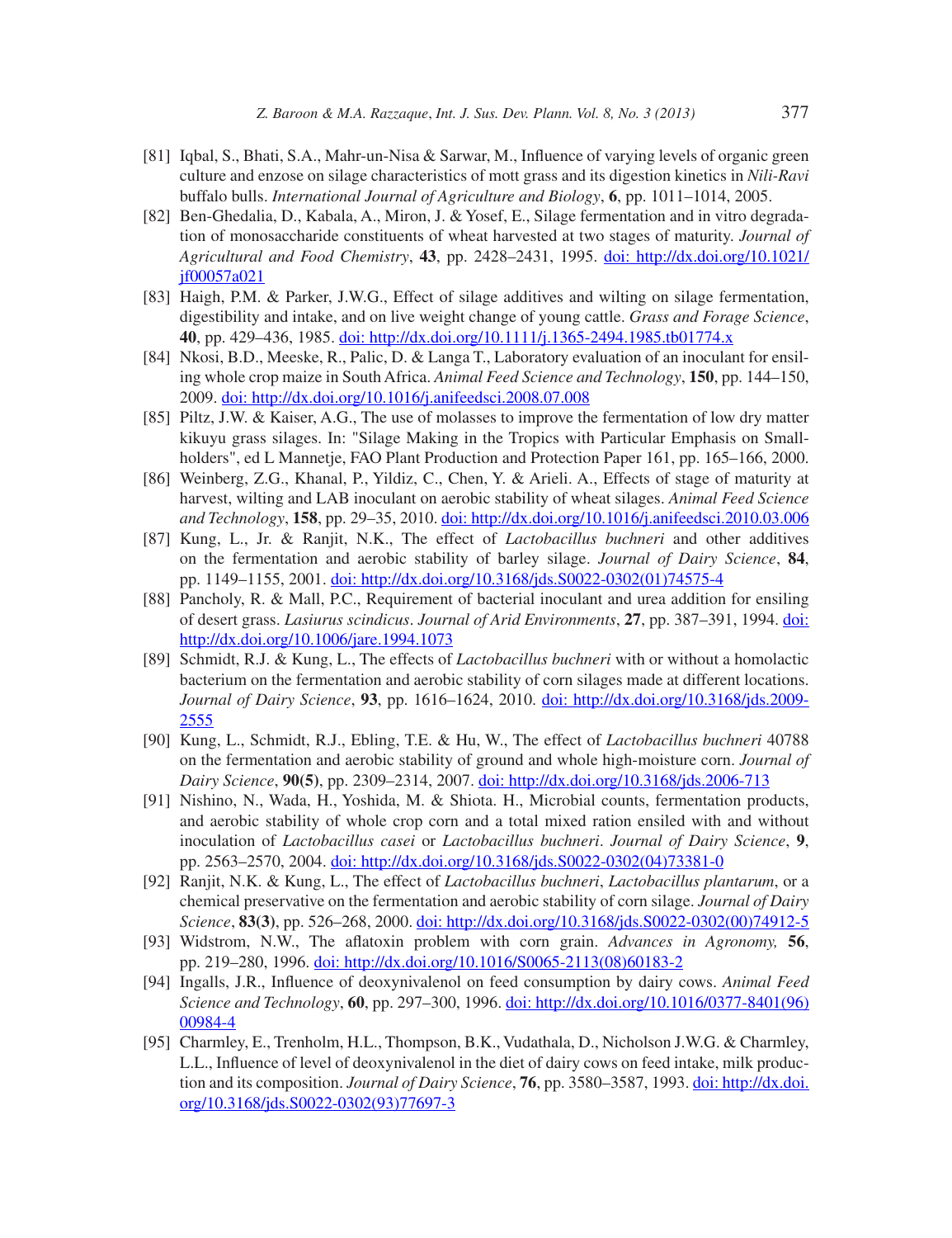- [96] Shurtleff, M.C., Compendium of corn diseases, 2nd edn, pp. 51–60, American Phytological Society: Minnesota, USA, APS Press, pp. 43–63, 1980.
- [97] Ly, N.T.H., The use of ensiled cassava leaves for feeding pigs on-farm in central Vietnam. Workshop-seminar "Forages for Pigs and Rabbits" MEKARN-CelAgrid, Phnom Penh, Cambodia, 2006.
- [98] Huhtanen, P., Rinne, M. & Nousiainen, J., Evaluation of concentrate factors affecting silage intake of dairy cows: a development of the relative total diet intake index. *Animal*, **2**, pp. 942–953, 2008. doi: http://dx.doi.org/10.1017/S1751731108001924
- [99] Huhtanen, P., Rinne, M. & Nousiainen, J., Evaluation of the factors affecting silage intake of dairy cows: a revision of the relative silage dry-matter intake index, *Animal*, **1**, pp. 758–770, 2007. doi: http://dx.doi.org/10.1017/S175173110773673X
- [100] Dhiman, T.R., & Satter, L.D., Yield responses of dairy cows fed different proportions of alfalfa silage and corn silage. *Journal of Dairy Science*, **80**, pp. 2069–2082, 1997. doi: http:// dx.doi.org/10.3168/jds.S0022-0302(97)76152-6
- [101] Kaiser, A.G., Alternative Finishing Strategies for the Production of High Quality Beef, Medical Research Council (MRC) Report for DAN.040, 1993.
- [102] Sauer, F.D., Kramer, J.K.G. & Cantwell, W.J., Antiketogenic effects of monensin in early lactation. *Journal of Dairy Science*, **72**, pp. 436–442, 1989. doi: http://dx.doi.org/10.3168/ jds.S0022-0302(89)79125-6
- [103] Cherney, D.J.R., Cherney, J.H. & Chase, L.E., Influence of lucerne/fescue silage mixtures on milk production of early-lactation Holstein cows. *Journal of Animal Feed and Science*, **11**, pp. 555–564, 2002.
- [104] Rodrigues, M.A.M., Fonseca, A.J.M., Sequeira, C.A. & Dias-da-Silva, A.A., Digestion kinetic parameters from an in vitro gas production method as predictors of voluntary intake of forage by mature ewes. *Animal Feed Science and Technology*, **95**, pp. 133–142, 2002. doi: http://dx.doi.org/10.1016/S0377-8401(01)00326-1
- [105] Barrière, Y., Dias Gonçalves, G., Emile, J.C. & Lefèvre, B., Higher Intake of DK265 Corn Silage by Dairy Cattle. *Journal of Dairy Science*, **87**, pp. 1439–1445, 2004. doi: http://dx.doi. org/10.3168/jds.S0022-0302(04)73294-4
- [106] Pereira, D.H., Pereira, O.G., Silva, B.C., Leão, M.I., Valadares Filho, S.C. & Garcia, R., Nutrient intake and digestibility and ruminal parameters in beef cattle fed diets containing *Brachiaria brizantha* silage and concentrate at different ratios. *Animal Feed Science and Technology*, **140**, pp. 52–66, 2008. doi: http://dx.doi.org/10.1016/j.anifeedsci.2007.02.012
- [107] Chizzotti, F.H.M., Pereira, O.G., Valadares Filho, S.C., Chizzotti, M.L., Leão, M.I., Pereira, D.H. & Tedeschi, L.O., Intake, digestibility, ruminal parameters, and microbial protein synthesis in crossbred steers fed diets based on *Brachiaria* grass silage and sorghum silage. *Brazilian Journal of Veterinary and Animal Science (Arquivo Brasileiro de Medicina Veterinária e Zootecnia***)**, **61**, pp. 1328–1338, 2009.
- [108] Rymer, C., The measurement of forage digestibility in vivo, In: Forage Evaluation in Ruminant Nutrition eds. D.I. Givens., E. Owen., R.F.E. Axford.. & H.M.Omed, CABI Publishing, CAB International: Oxon, UK, pp. 113–134, 2000.
- [109] Arelovich, H.M., Abney, C.S., Vizcarra, J.A. & Galyean, M.L., Effects of dietary neutral detergent fiber on intakes of dry matter and net energy by dairy and beef cattle: Analysis of published data. *The Professional Animal Scientist*, **24**, pp. 375–383, 2008.
- [110] Galyean, M.L. & P. J. Defoor., Effects of roughage source and level on intake by feedlot cattle. *Journal of Animal Science*, **81**, pp. E8–E16, 2003.